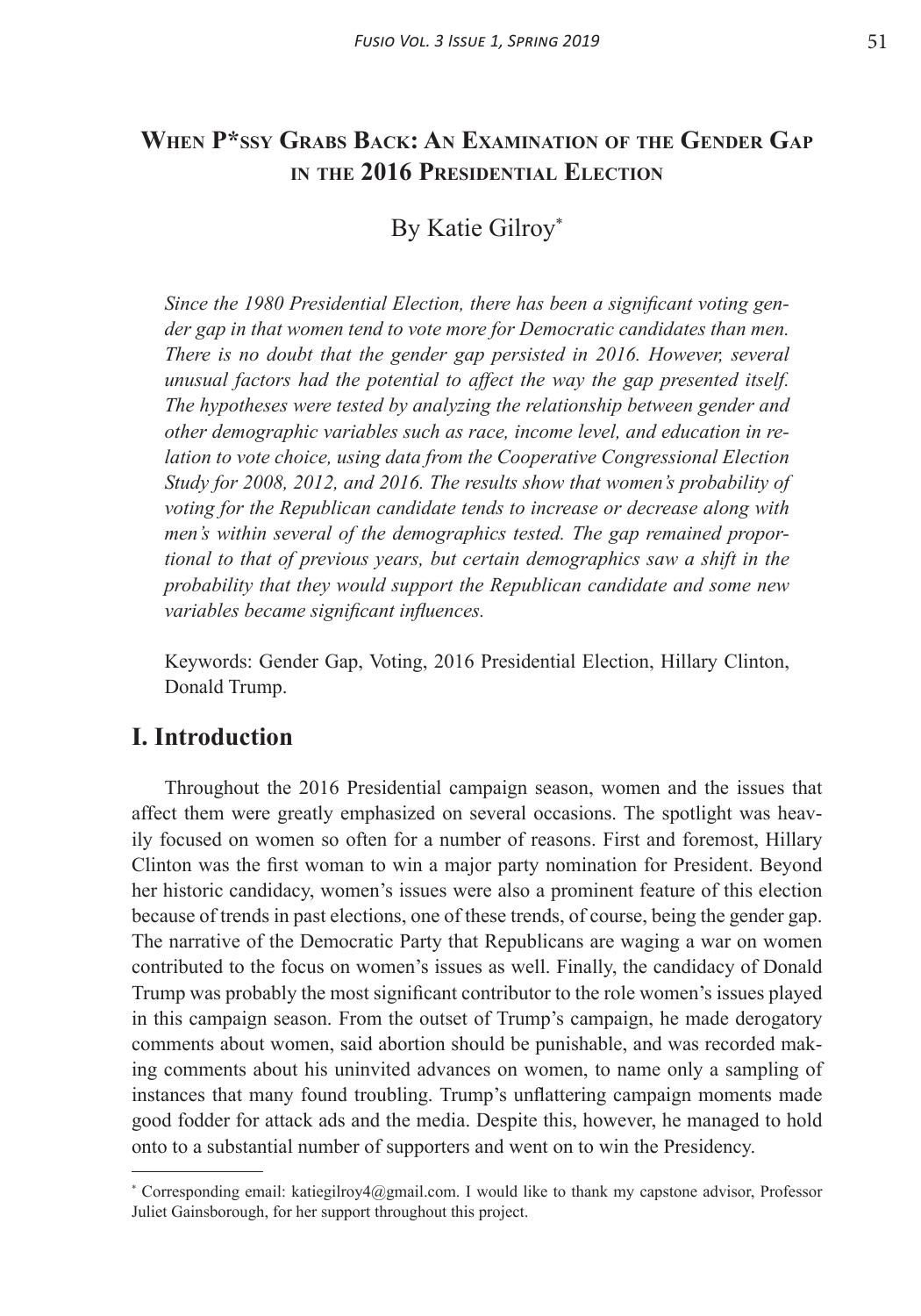What is noteworthy about the support Trump received is from where that support came. According to analysis from FiveThirtyEight released in October, if only women voted, Hillary Clinton would have won by a landslide, garnering 458 electoral votes, and just 80 going to Trump. In every presidential election since 1980, there has been a statistically significant gender gap (Carroll, 2006). The gender gap presents itself with a larger proportion of women voting for the Democratic candidate and men for the Republican candidate. Therefore, Trump's unpopularity among women in this analysis and others is not totally surprising and not completely due to his inflammatory comments and actions throughout the campaign. There was no doubt that that there would be a gender gap in 2016 and the disparity between women's and men's vote choice could even have seen an increase over past elections.

So, did the gender gap present itself in an unusual way due to the abnormal campaign leading up to the election? Voter choice could reflect people's aversion to the words and actions of a candidate. This raises the question: was the gender gap consistent throughout the 2016 election cycle despite certain incidents? At each stage in the campaign, did the same proportion of women and men cast their vote for a certain candidate? On the other hand, could more women than men have been alienated by developments about Trump's attitude toward women and women's issues? The result of this being that as the campaign progressed the gender gap might have fluctuated along with certain events. However, in the past, women's issues have actually not played a large role in shaping the gender gap. Does this hold true for 2016? Additionally, how did men's voting behavior affect the formation of gender gap? Women are most often the focus of research on the gender gap, but men also have a role to play. The fact that Hillary Clinton was the first female major party nominee could also have had a significant impact on voting decisions. However, it has been shown in the past that women do not simply vote for female candidates based on identity alone. Under these circumstances, is the gender gap in 2016 actually more pronounced than in past elections or was it less influential than perhaps the education gap? Overall, it seems that the 2016 election campaign could have had an exacerbating effect on the gender gap.

There has been a great deal of research done on the gender gap in the past. When women first gained the right to vote, it was assumed that there was no difference in the way that they voted as compared to men. However, this notion was disproven in 1980 when a significantly larger proportion of women voted for the Democratic candidate, Jimmy Carter. Since the emergence of the gender gap, many have sought to understand what drives the difference between the voting patterns of women and men. Many have attributed the differences to women's greater tendency to support larger government in the form of social welfare programs (Deckman, 2004). Women are more likely to support these programs for a few reasons, one being that they are more likely to benefit from them. Interestingly, women's issues like abortion and the right to choose have very little influence on the gender gap.

While I will be utilizing prior research into the gender gap to inform my own, there are several aspects of my research that will differentiate it from what has previously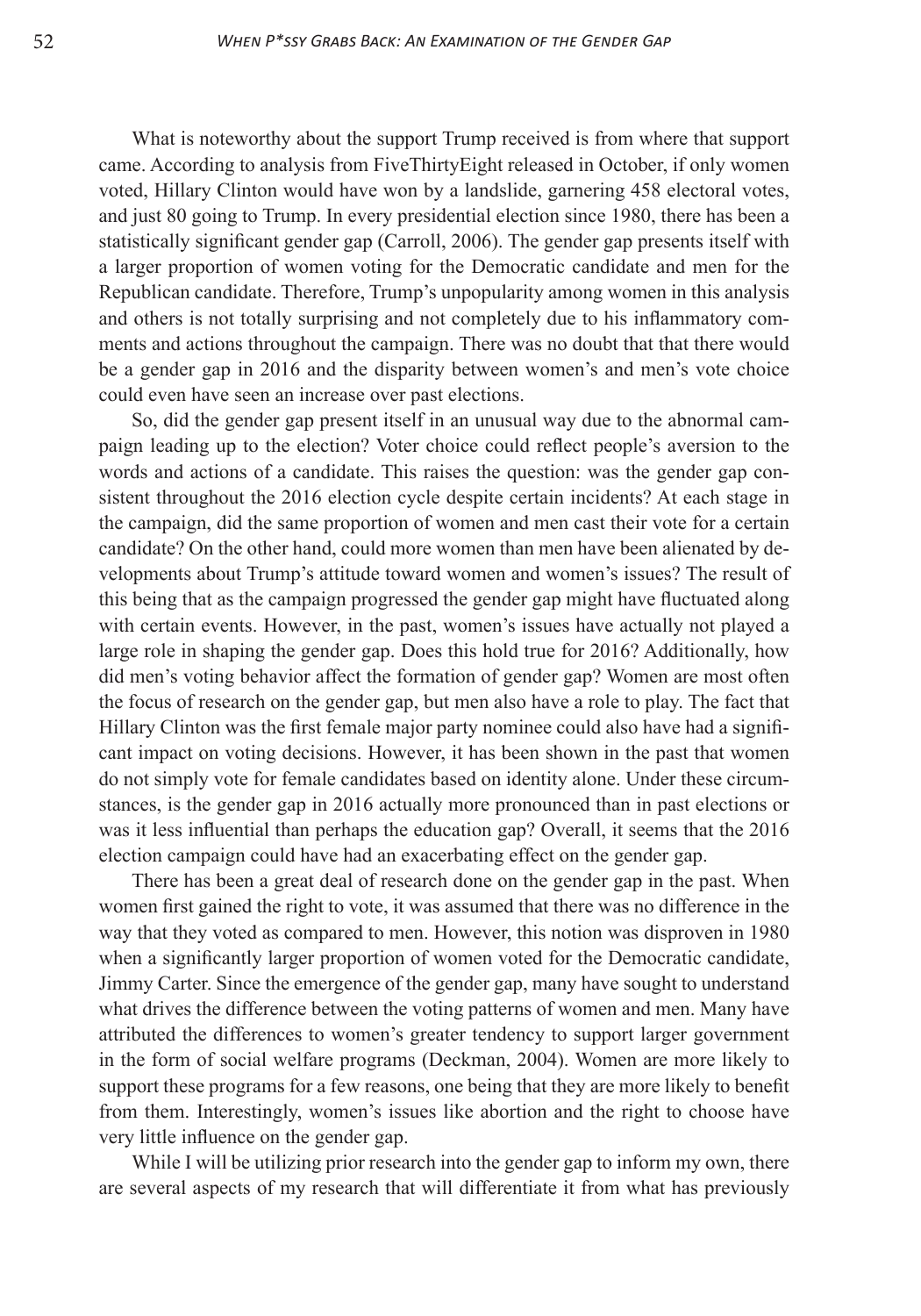been done. Since the election occurred only a few months before I began my research, I am contributing a more recent analysis of the gender gap, focusing on whether women's issues had a greater influence on voting than in the past. The circumstances of this election were quite abnormal, due in part to both major party candidates, and the increased focus on women's issues may have caused women to base their vote more on their opinions about these issues than in previous elections. Finally, I will analyze the gender gap over the course of the 2016 campaign. Many specific incidents related to women's issues throughout the year garnered a lot of attention from the public and the media. As the campaign progressed, these moments could have affected women more strongly than they affected men. In my analysis over the course of the whole election, I will determine if any fluctuations in the gender gap have a correlation to certain events.

Overall, my research will be significant because it will contribute analysis based on new information. The 2016 Presidential election was unusual and different from any past election in many ways. I will determine through my research and analysis whether the gender gap deviated from the norm as well.

## **II. Review of the Literature**

#### *An Overview of Voting Behavior*

There are many factors that impact and shape the electoral decisions and behavior of the American Voter. The most significant factor is that most American voters find themselves drawn to one party more than the other. Additionally, voters' decisions can be significantly influenced by their affiliation with certain groups, whether these are unions, religious groups, or demographic groups based on race or gender (Lewis-Beck, 2008). Demographics, in general, are a strong predictor for voting behavior as well.

Partisanship is a prominent fixture of American politics and it has substantial impacts on vote choice. There is a widely held belief that party loyalty is the most important factor in voting decisions for Presidential elections (Cantor, 1975). A majority of Americans find that they identify strongly or lean more towards one party than the other, although the number of people identifying themselves as Independents has increased over the past few decades (Lewis-Beck, 2008). This element is the result of the long-standing two-party system in the United States, which has made it impossible for a third party to seriously take hold. Thus people tend to feel some loyalty to either the Republican or Democratic Party, but this tendency raises questions about how much vote choice can be interpreted as party loyalty (Cantor, 1975).

Social groupings are another important feature of Americans' lives that influence their voting behavior. These groupings do not have any direct links to politics, but can still have an effect on the vote of its members. During an election campaign, groups are often referred to as voting blocs, such as the "black vote", the "union vote", the "women's vote", etc. (Lewis-Beck, 2008). How strongly someone identifies with a certain group can determine whether or not they vote in line with other members.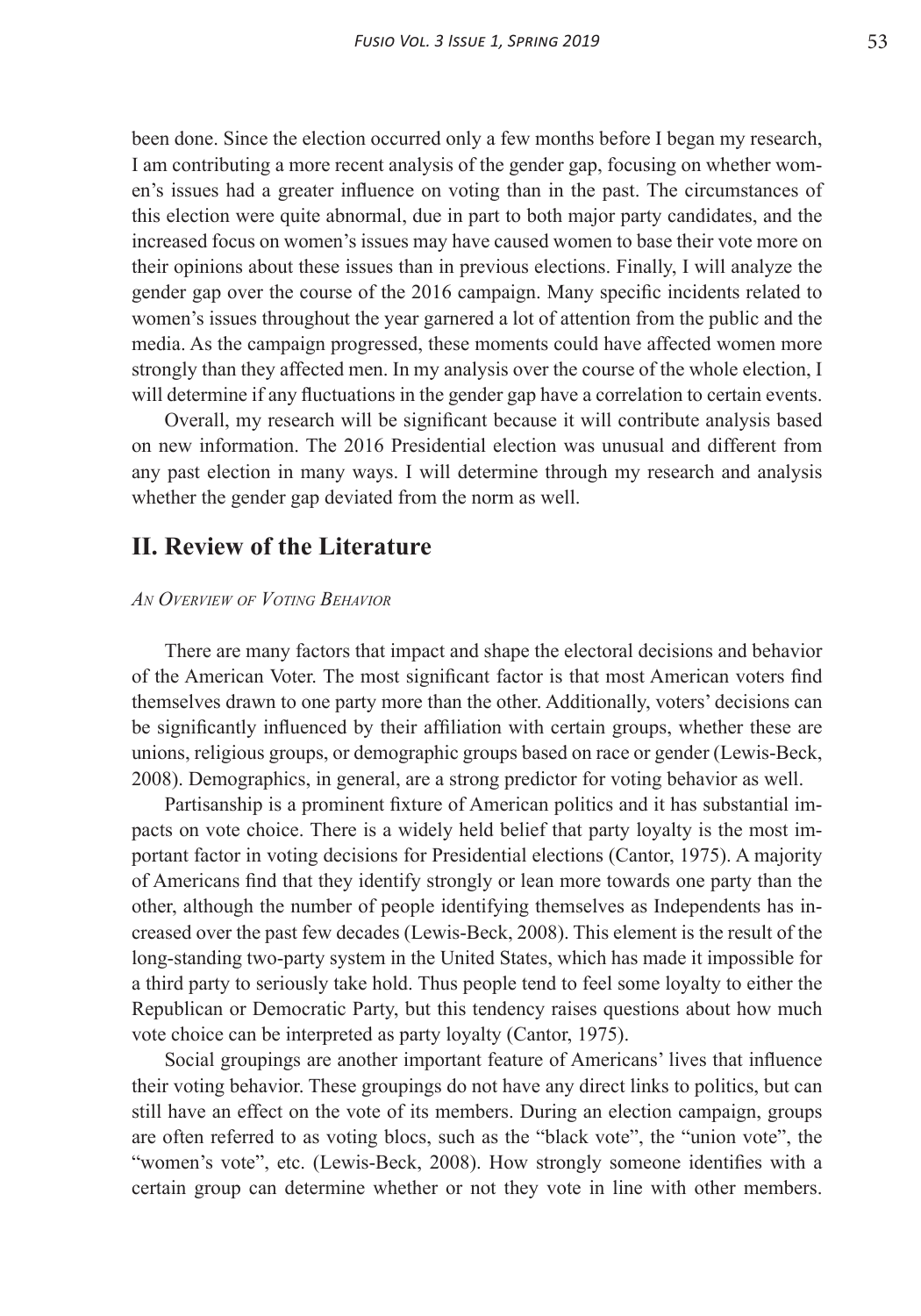Outsiders of a group may also be motivated by its influence, in a negative sense, and vote against the group's interest because they do not feel that the group's influence will benefit them (Huddy, 2009).

Demographics can also be helpful in predicting voting behavior. Race, gender, religion, economic status, education level, and marital status are among some of the most powerful forces (Lewis-Beck, 2008). Each of these demographics has certain characteristic voting tendencies. For example, people with higher levels of education are more likely to vote for a Democratic candidate. Liberal voting tendencies are often associated with unions, people of color, and women as well. People who have higher incomes are more likely to vote for Republicans; older people are also more likely to vote for conservative candidates than young people do. In some cases, it can be difficult to differentiate these trends and to determine the true driving force behind voting decisions. For instance, black voters tend to vote overwhelmingly Democratic. However, other crossover demographics such as income or education level can account for some of this trend (Nagler, 2013).

#### *Background of the Origination of the Gender Gap*

A gender gap is traditionally defined as the difference in the percentage of women and the percentage of men who vote for a particular candidate. The first appearance of the gender gap in U.S. Presidential elections was in 1980 when Ronald Reagan ran against Jimmy Carter. Before this time, it was thought that men and women voted similarly and held similar opinions on most issues (Carroll, 2006). Since 1980 however, this view has shifted completely and gender is considered to have a great impact on the way a person votes. Now, a significantly larger percentage of women vote Democratic, while men more often identify with Republicans. The effect of the gender gap can be observed at all levels of politics, with some deviation, not just in Presidential elections.

Generally, women have more liberal views on issues like tax policy, gay rights, welfare spending and the role of government (Deckman, 2004). In 1980, only 46% of women voted for Reagan compared to 54% of men, resulting in a gender gap of 8% (Carroll, 2006). This disparity has been observed in every election since and there has been much research into what drives this gap. From this research, many explanations have been offered in order to understand the gender gap. While some have tried to assert that the gender gap is not actually due to gender but rather to subgroups such as race, age, marital status, parental status, etc., this claim has been mostly disregarded. It is not at all supported by data as it can be observed that the gender gap remains relatively consistent across several different demographics (Carroll, 2006). One of the more commonly cited reasons for the gender gap is the "compassion explanation." This explanation attributes women's more liberal political beliefs to differences in biology and socialization. Since women are traditionally mothers and caregivers, this theory connects maternal thinking to women's value of cooperation over competition and individual rights. Another explanation for the gender gap is women's views on the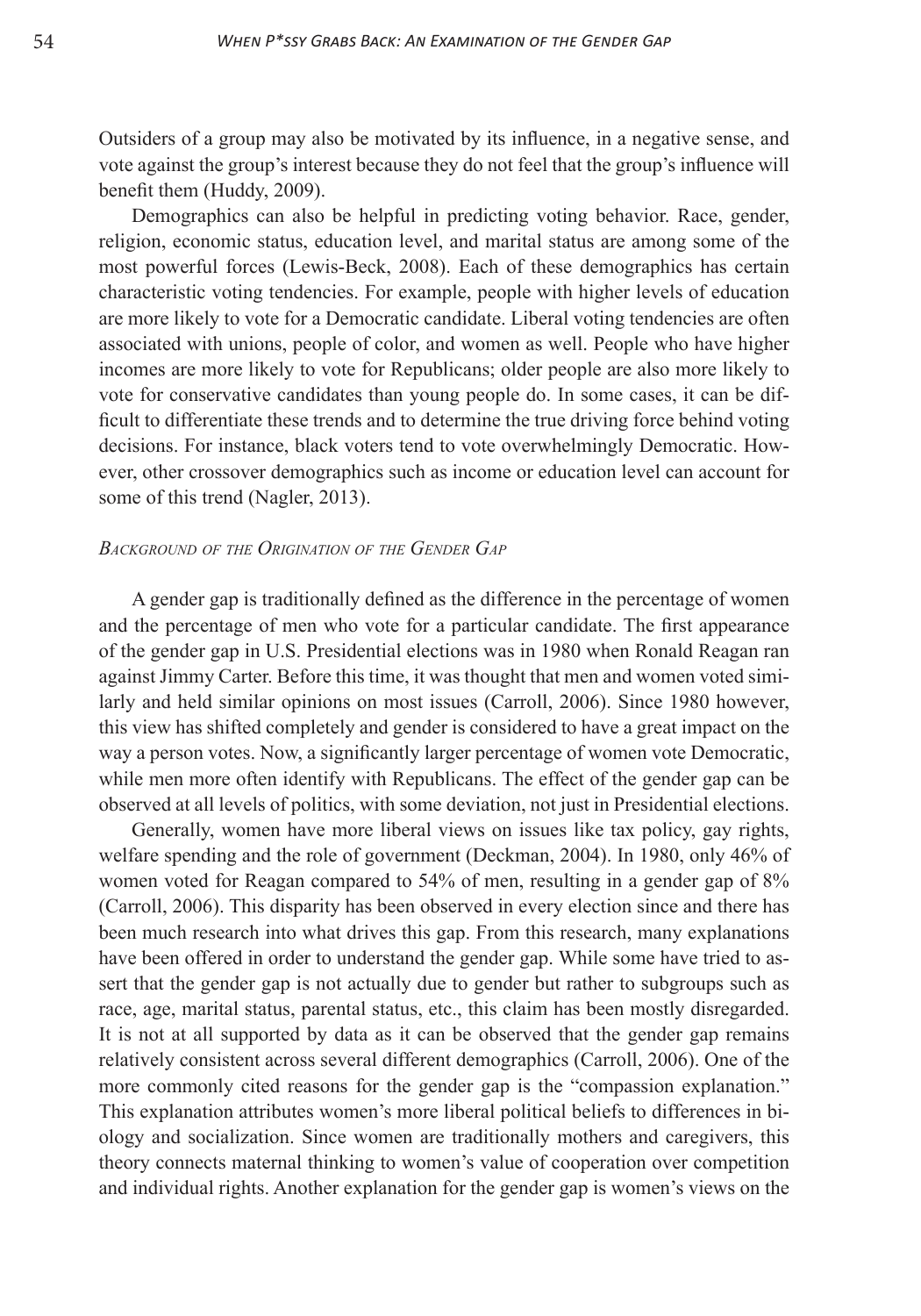role of government. Women are more likely than men to support larger government for a number of reasons. For example, women are more likely to be economically disadvantaged than men and tend to be supportive of social welfare programs that provide people with a safety net. Women also are typically more concerned about equal opportunities than men, which they associate with the government creating regulations and more social welfare. Other findings also suggest that when considering certain issues, women tend to take into account the situation for the nation as a whole, while men weigh their personal and family situations more heavily. Additionally, men are less supportive of social safety nets so both tendencies combine to support more women identifying with the Democratic Party than men (Deckman, 2004).

#### *The Gender Gap and Female Candidates*

The gender gap as it relates to women voting for female candidates is a more complex issue. A portion of votes for a female politician can be attributed to in-group favoritism. However, women take into account several factors in addition to the gender of the candidate, not simply voting for a woman because of her gender (Huddy, 2009). Women are loyal to their in-group only to a point; other demographics, such as race, can elicit greater in-group loyalty among voters. What is also important to women is a candidate's party affiliation and beliefs. These factors can often overrule other considerations.

As has been discussed, women are stronger supporters of social services and welfare than men and these issues greatly affect the way they vote. This fact can contribute to the gender gap in lower turnout, non-Presidential elections because of the stereotype that a female candidate is more liberal and supportive of women's issues. However, if voters have any knowledge of the candidate's ideology, the gender gap can disappear. This phenomenon is demonstrated in the 2008 presidential election when Sarah Palin was the Republican Vice-Presidential nominee. The hope for John McCain was that Palin would attract female voters who were disappointed that Hillary Clinton was not the Democratic nominee for President. Her nomination did not have the desired effect though because of Palin's conservative ideology (Huddy, 2009). Women voters do show some bias toward female candidates so long as the candidate is a proponent of issues that are of most concern to women.

Besides the politics of a female candidate, other factors can resonate more than gender with women voters as well. The 2008 Democratic primary provided a unique opportunity to see how gender affects vote choice while controlling for ideology. Analysis of the voting results show that women did have some in-group bias towards Hillary Clinton because she is a woman (Huddy, 2009). This applied to women across most demographics, except race. African American women supported Barack Obama over Clinton by a double-digit margin, therefore identifying more strongly with a candidate who shared their racial identity than their gender identity (Simon, 2008). While gender does exert some influence on women voters, there are many other factors that can take precedence when they are making their choice.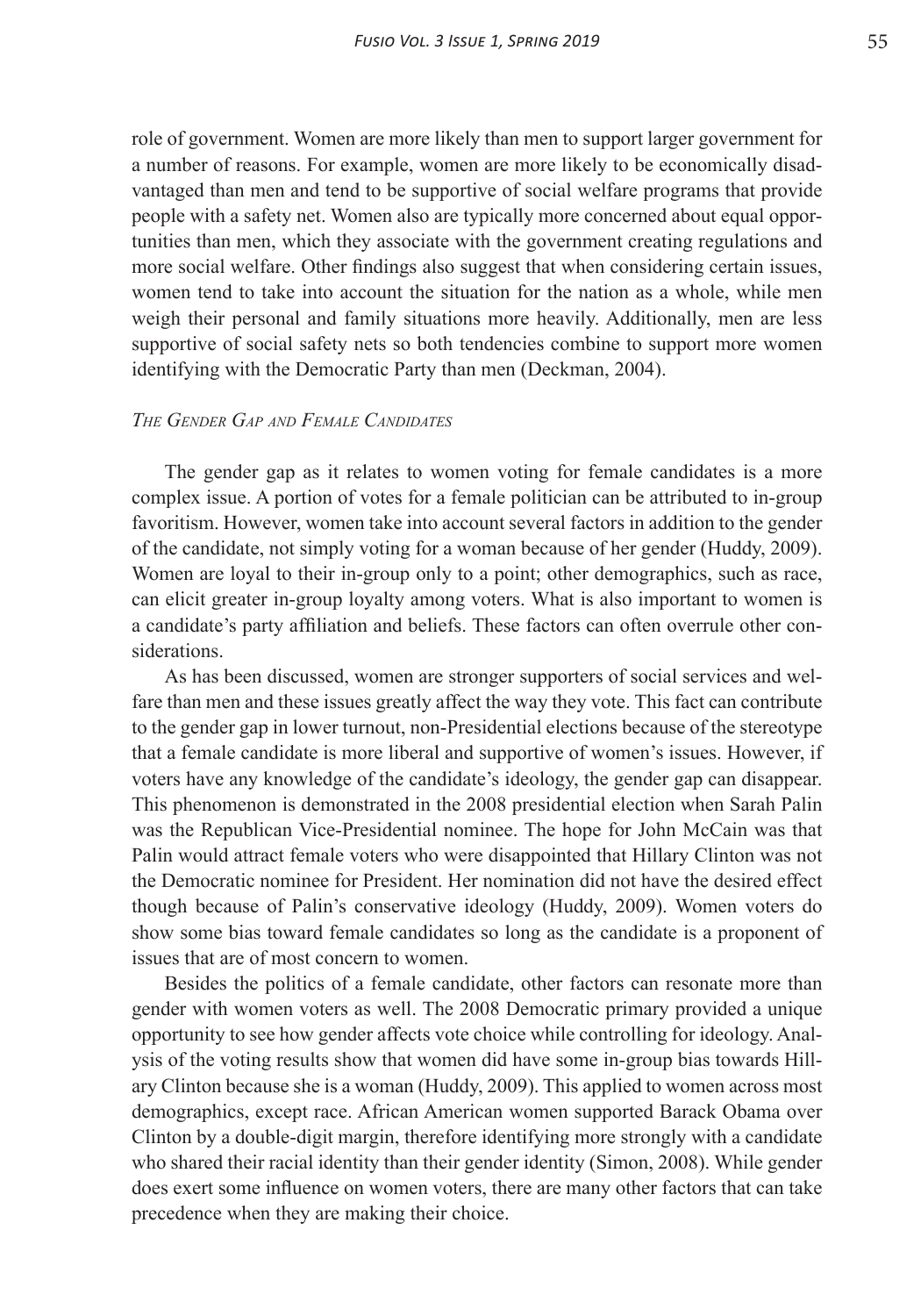#### *Men's Role in Shaping the Gender Gap*

Many studies focus on the role that women's changing political opinions have on shaping the gender gap. However, men have played a major, if not larger, part in creating the gap. As has been established, before 1980, men and women identified with the Democratic and Republican parties in similar proportions. Women's greater support of the Democratic Party has been relatively consistent from 1948 to the present, only dipping below 50% for a brief time around 1956. Originally, men supported the Democratic Party by a larger percentage as well. After 1964, however, men's support for the party steadily declined as their support for the GOP began increasing (Kaufmann, 1999). Although, many researchers have focused on how women shape the gender gap, men have actually contributed to its development significantly.

Researchers who have investigated men's effect on the gender gap put forth a few explanations for their change in voting behavior over time. Some attribute the gender gap to attitudinal differences and differences in issue salience between men and women are found to be a major factor. Similar to earlier discussion of women's political attitudes, many researchers attribute men's role in the gender gap to their attitudinal differences. Social welfare seems to be one of the defining factors for the gender. Men have always had a more conservative view of social welfare than women. However, it was not until the mid-60s and 70s that men's party preference aligned with their ideology. The shift came about as a result of a new wave of Republicanism that emphasized partisan conflict over "big government", making social welfare a more salient issue (Kaufman, 1999). This movement began in the 60s and came to head in the 80s with the help of Ronald Reagan.

In trying to explain men's attitudinal differences over social welfare, some have turned to psychology to determine the reason it became such a salient issue for men. Specifically, men view any weakness or dependency as linked to feminine qualities. Thus, men have an aversion to anything that could imbue these qualities upon them because they have a subconscious fear of being perceived to be less masculine. Republicans have used this to their advantage and painted issues of social welfare as issues of weakness. Ronald Reagan was a strong proponent of this view, at one point stating that the U.S. should "wean [itself] from the long misery of overtaxing, overspending and the great myth that our national nanny knows best" (Ducat, 2004). Connecting liberal policies with weakness and femininity has driven men to the Republican Party in greater numbers over the last half-century.

## **III. Methodology**

One of the major questions that this research hopes to answer is how the gender gap developed over the course of the entire 2016 campaign. Comments and actions of the candidates could have caused men and women's support to diverge at different points throughout the campaign. To determine if support for the candidates fluctuated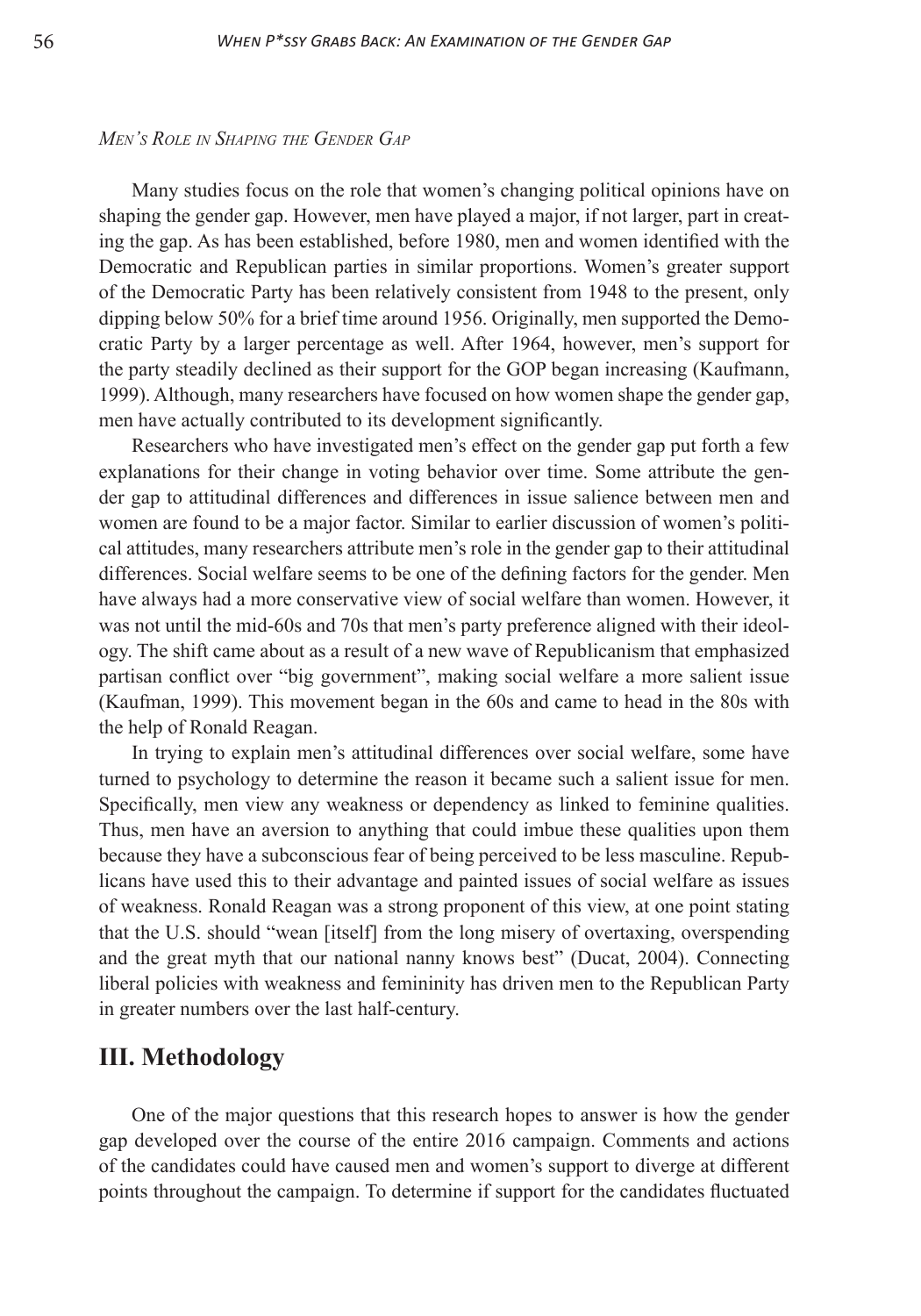over time, trend graphs of men's and women's potential vote were created based on polls periodically released by Quinnipiac University from 2015 to 2016. These graphs can be matched to a timeline of events to potentially connect certain events to any changes in the gender gap. Graphs for the 2008 and 2012 Presidential Elections were created to compare the behavior of the gap from one year to another.

This research also tests the effect of gender on vote choice when controlling for several other factors including race, education, income level, marital status, party identification, and policy positions. These factors are controlled by performing a binary logistic regression analysis of gender and each of the variables. This determines if the variables have a significant impact on a person's vote choice and whether the relationship between the control variables and the dependent variable (vote choice) is positive or negative. The next portion of analysis focuses on the interaction between gender and variables for race, education, income level, marital status, and party identification. Interaction analysis aids in determining how gender and other variables impact one another or if they have an independent influence on vote choice.

Performing regression analyses of vote choice and controlling for policy positions will help to determine if women's issues played a greater role in the gender gap in this election. In the past, the gender gap has been explained by women's beliefs about the role of government. However, this election has been unusual because there have been so many incidents that could have potentially alienated a greater proportion of women than men from Donald Trump.

Finally, the coefficients for each of the variables are used to calculate the likelihood that a person will vote for the Republican candidate in the election. As a result, the change in the effect of certain variables can be compared from one election to another. Calculating the probabilities of men and women makes the results easier to compare the gender gap across time.

Polling data from the Cooperative Congressional Election Study for the years 2008, 2012, and 2016 will be used to complete this analysis. The survey has a sample size greater than 50,000 people and has two waves, one pre and one post-election questionnaire. The first wave is conducted from September to October and asks questions about political attitudes, and demographic factors. The second wave is administered in November and asks questions mostly related to the actual election.

# **IV. The Gender Gap Over the Course of Campaigns**

#### *Data Collection*

Overall, in 2016, it appears that the gender gap was significantly wider and more erratic over the course of the campaign than in the past two elections. As can be seen in Figures 1 and 2, the majority of the time there was a gap of about 10 to 20 points between men and women voting for Hillary Clinton and Donald Trump. In both the 2008 and 2012 campaigns, the gender gap fluctuated between a low of 3 points and a high of 14.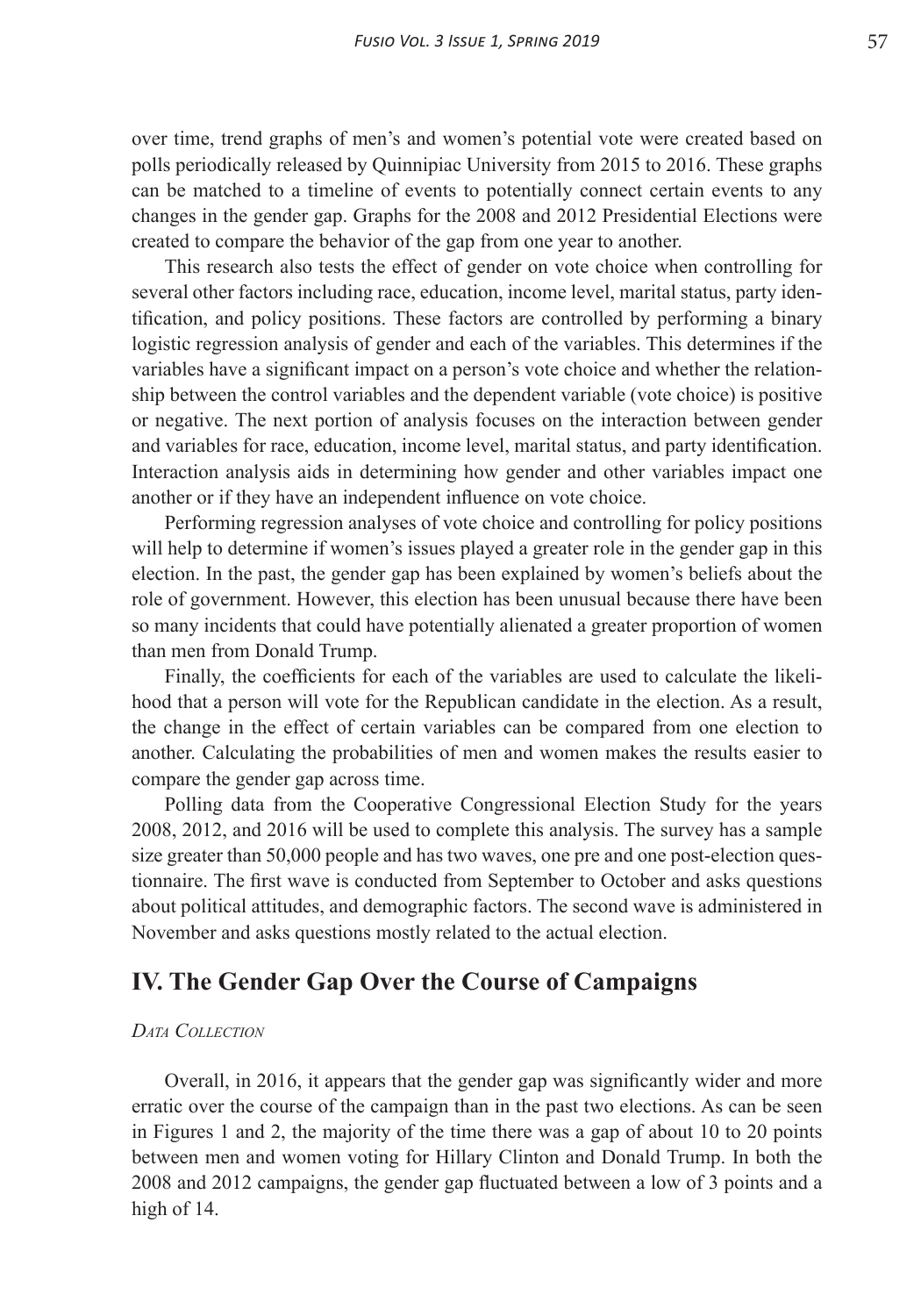

*Data Source: Quinnipiac Poll*



*Data Source: Quinnipiac Poll*

At the outset of the campaign, the gender gap was at an expected level, as compared to 2008 and 2012, of 8 or 9 points. From the end of May 2015, the gap continually increased until a peak in November 2015 at nearly a 20-point difference. Over the course of this timeframe, Trump made many disparaging remarks about several people,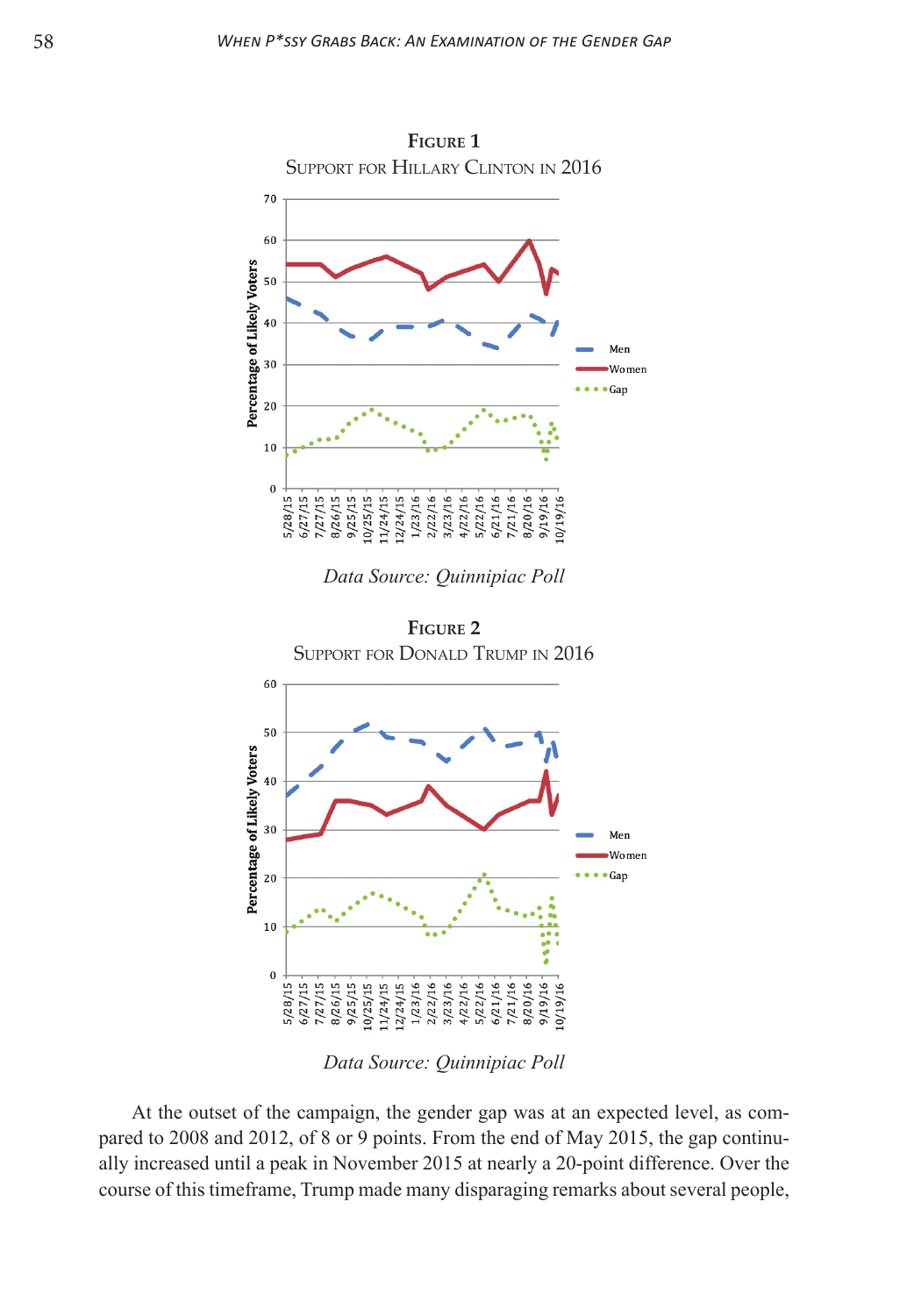most of whom were women including Megyn Kelly, Rosie O'Donnell and Carly Fiorina. These attacks were largely based on superficial issues such as insinuating Megyn Kelly was on her period or insulting Carly Fiorina's looks. As the number of these attacks increased, Trump may have driven away more and more women partially explaining the growth of the gender gap.

From November 2015 to February 2016, the gap descended to its original level of 8 or 9 points. Trump continued to make inflammatory statements, many offensive towards women; but the trend of the gender gap did not reflect any potential concern on the part of women. Also over this period, an inspector for the FBI stated that some of the emails on Clinton's private server were classified. This development may have contributed to the decrease in support for Clinton during the period from November to February.

In the beginning of June 2016, there is a sharp spike in the gender gap. The difference between women and men in support of Hillary increases by 9 points to a 19-point gap. For Trump, the difference between men and women increased by 12 points to a 21-point gap. Since the previous poll, Trump had body-shamed Ted Cruz's wife, stated he thought women should be punished for having abortions, among other offensive statements. The decrease in the percentage of women who supported him could be tied to these statements. It seems that Trump's comments did not affect men in support of him as the percentage saw an increase in this period.

After the spike in June 2016, the gender gap decreased slightly but still remained in the mid to high teens. In September 2016, the gap dropped to its lowest level. Earlier in the month, Clinton had said that Trump supporters belonged in a "basket of deplorables," which could explain the decrease in support for her overall at this time. Shortly after, the size of the gap increased again in mid-October, most likely due to the recent discovery of the Access Hollywood tape in which Trump is heard making many crude comments, some which can be classified as sexual assault. While this development was one of the most shocking, not as many of his supporters seemed to be driven away as they had in the past. This could have to do with the fact that on the same day that the tape was released, WikiLeaks released emails from John Podesta, Clinton's campaign chairman, that revealed some content from Clinton's speeches to Wall Street.

The final breakdown of the gender gap for 2016 was 13 points for Hillary Clinton and 11 points for Donald Trump (see Figure 3). This is an apparent increase over previous years. In 2012, the gender gap was 10 points for Barack Obama and 8 points for Mitt Romney, and in 2008, the gap was 7 points for Barack Obama and 5 points for John McCain. While the end results for 2016 were not as dramatic as some points during the campaign, there was a clear increase over the past two elections.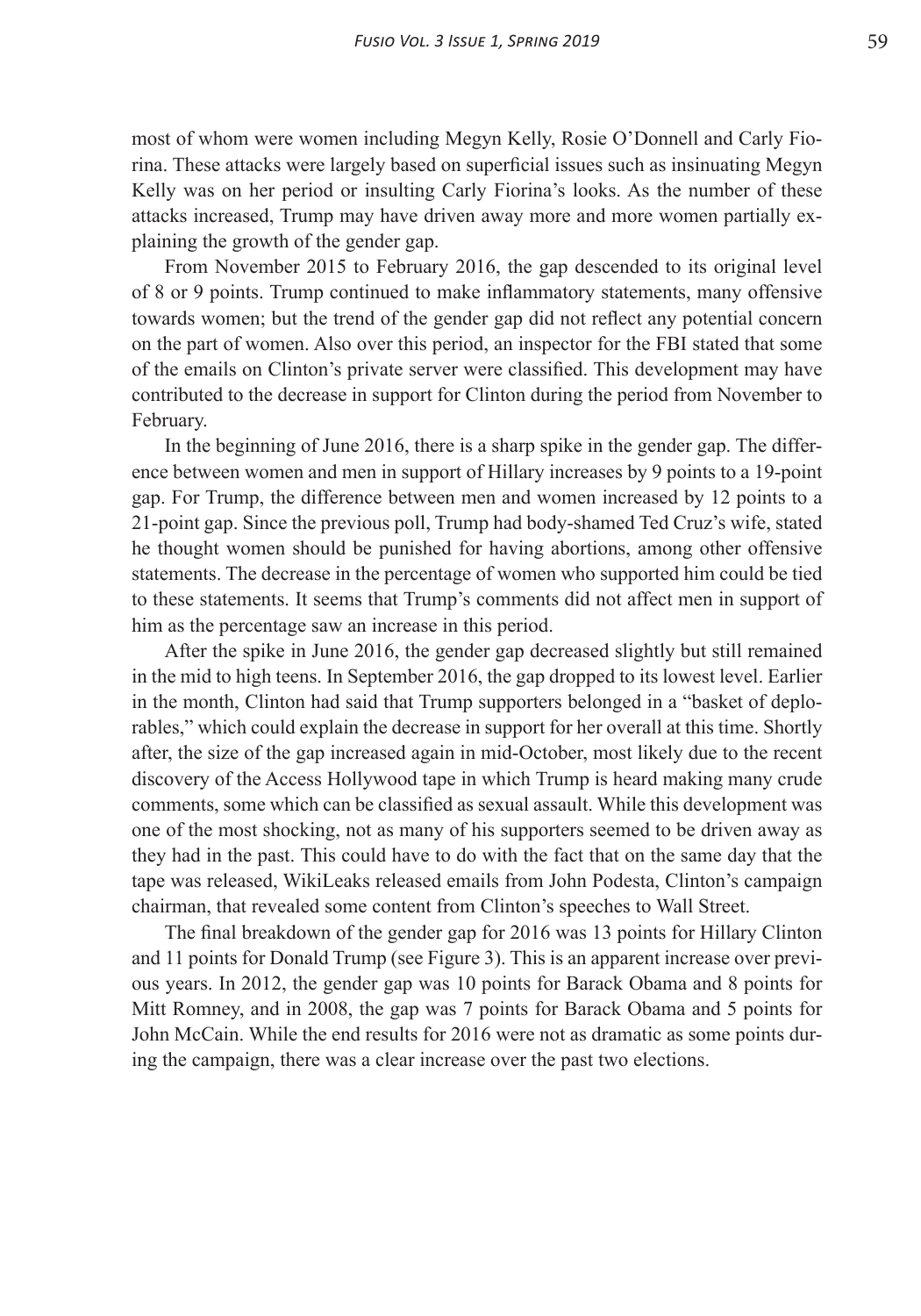

*Data Source: The New York Times*

## **V. Data Analysis**

#### *Logistic Regression Analysis*

In this analysis, vote choice is the dependent variable, gender is the primary independent variable, and other demographic variables are independent controls. The variable for vote choice is coded as 1 for the Republican candidate and 0 for the Democratic candidate. As a result, variables that have positive coefficients are more likely to vote for the Republican and those with negative coefficients are less likely.

The Female, Republican, Democrat, Black, Hispanic, Married, High School Educated, College Educated, Low Income, and Middle Income variables are included in this first regression model. The results are shown in Table 1. Income and education variables are absent in 2008 due to a lack of responses for those questions. Every variable had a significant impact on vote choice in each election year. The Female variable had a negative relationship to vote choice in all years, and its effect increased with each election. In 2012 and 2016, the Republican and Democrat variables have equal impacts on vote choice; the Republican variable has a positive relationship, while the Democrat variable was negative. Interestingly, although the Black variable had a negative relationship to vote choice across all three elections, its effect decreased with each one. The Hispanic variable had a negative relationship to vote choice all three years, and the Married variable had a positive relationship in each election. However, neither one of these variables moved in a consistent direction in terms of their effect from election to election. The variables for high school and college education both had positive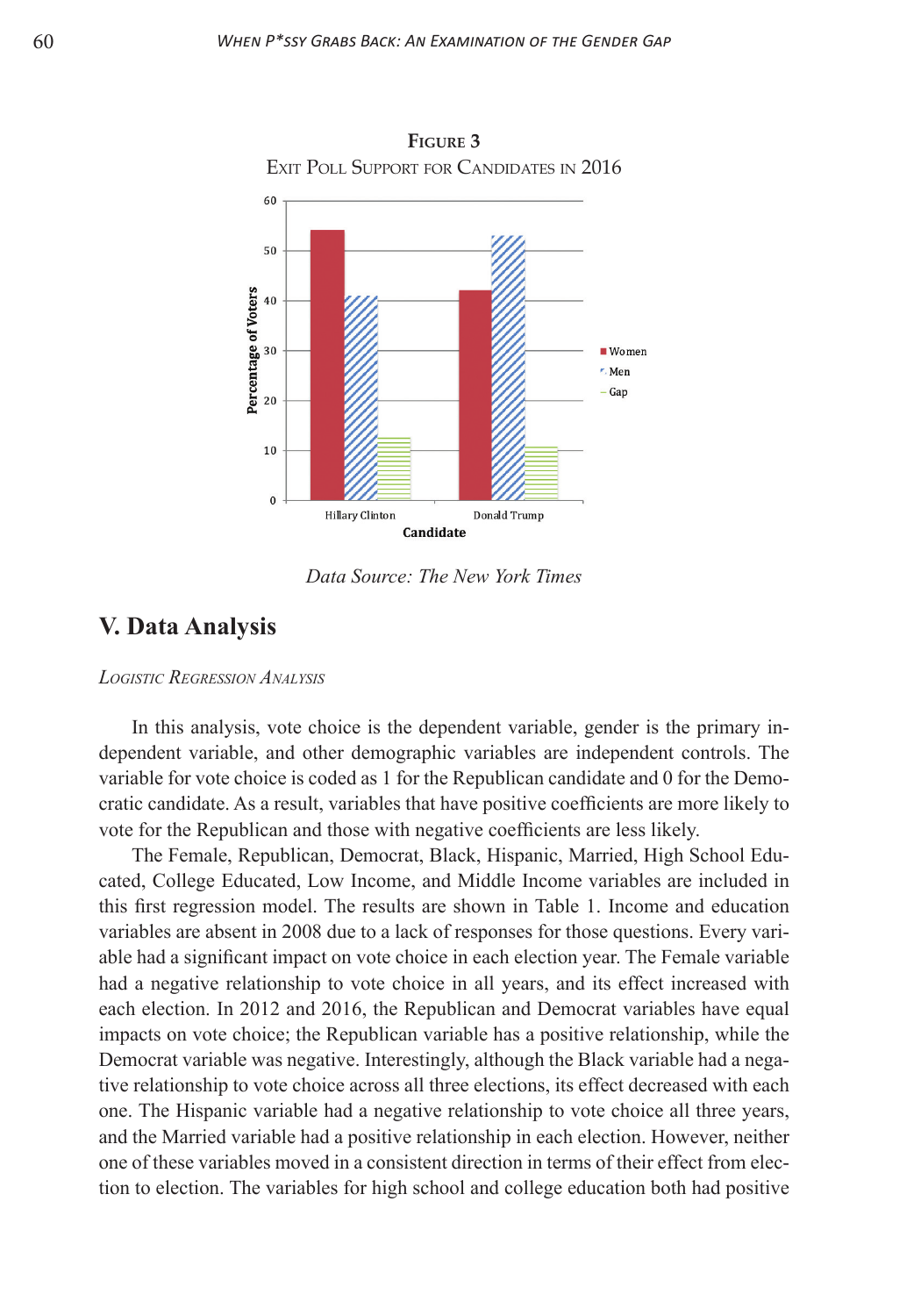relationships to vote choice in 2012, and their effects more than or almost doubled in 2016. Both income variables had positive relationships to vote, and each increased slightly in 2016.

| <b>Variable</b>      | 2008      | 2012      | 2016      |
|----------------------|-----------|-----------|-----------|
| Female               | $-0.349*$ | $-0.394*$ | $-0.439*$ |
| Republican           | $2.155*$  | $2.850*$  | $2.495*$  |
| Democrat             | $-0.718*$ | $-2.912*$ | $-2.567*$ |
| <b>Black</b>         | $-2.939*$ | $-2.308*$ | $-1.755*$ |
| Hispanic             | $-0.436*$ | $-0.768*$ | $-0.648*$ |
| Married              | 1.028*    | $0.800*$  | $0.806*$  |
| High School Educated |           | $0.565*$  | $1.324*$  |
| College Educated     |           | $0.340*$  | $0.650*$  |
| Low Income           |           | $0.223*$  | $0.231*$  |
| Middle Income        |           | $0.215*$  | $0.275*$  |

**Table 1** Beta Coefficients for Regression Analysis of Gender and Demographic/Identity Variables

\*Significant ( $p < .05$ )

In order to calculate the probability of a man or woman voting for the Republican with all other factors held constant, the probability of white, college educated, middle income, married men and women was calculated to show the gap. Education and income variables are missing from the 2008 model, so the probabilities are not as directly comparable to 2012 and 2016. That being said, the gender gap was about 7% in 2008. The gap grew to nearly 9.5% in 2012, and then decreased to just over 8% in 2016, a slight increase over 2008.

## *Interaction Analysis*

The following analysis shows how gender in combination with other variables affects vote choice in the 2008, 2012, and 2016 Presidential Elections. Each model includes a variable for gender, at least one demographic variable, and a variable that represents the interaction between the two. If the interaction variable is significant, it indicates that the combination of gender and the demographic factor has an added impact on vote choice on top of their influence individually.

A. Gender and Party Identification

The model for gender and party identification includes the Female, Republican, Democrat, Female Republican, and Female Democrat variables and the results are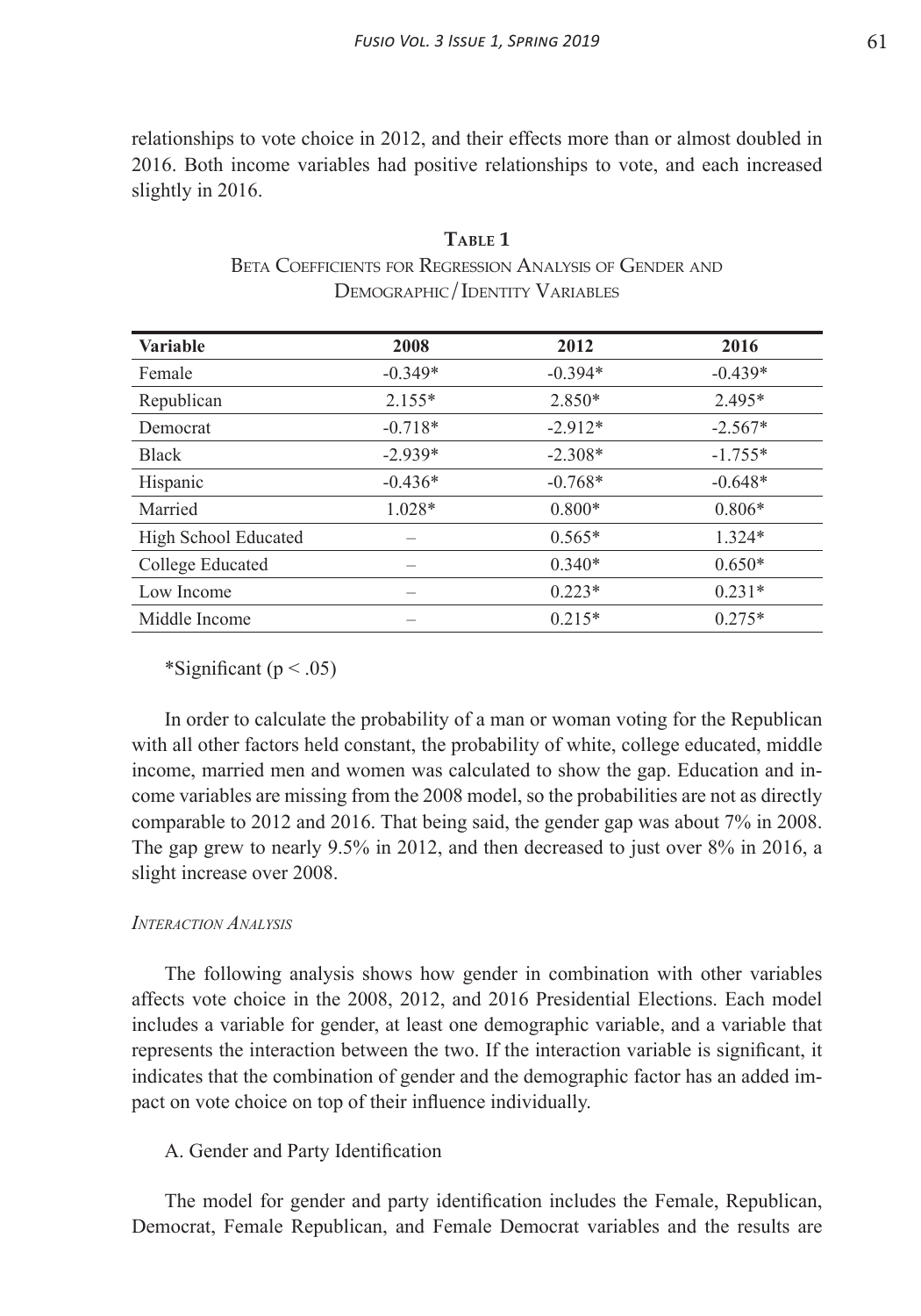shown in Table 2. In this model, independent voters are the reference category. All of the variables were significant except for Female Republican in 2012 and Female Democrat in 2016. The Female and Democrat variables were significant and had a negative relationship to vote choice in all three elections. Until 2016, the Female Democrat variable was not significant. Therefore Democratic women voters were less likely to vote for the Republican in 2016 not only because they are Democrats or women, but because the interaction between the two factors has a significant impact on vote choice. Republican and Female Republican always have a positive relationship to vote choice. Even when controlling for party identification, a gap still exists between men and women's likelihood of voting for the Republican.

| TARLE <sub>2</sub>                                                   |  |  |  |  |
|----------------------------------------------------------------------|--|--|--|--|
| <b>BETA COEFFICIENTS FOR INTERACTION ANALYSIS BETWEEN GENDER AND</b> |  |  |  |  |
| <b>PARTY IDENTIFICATION</b>                                          |  |  |  |  |

| <b>Variable</b>        | 2008      | 2012      | 2016      |
|------------------------|-----------|-----------|-----------|
| Female                 | $-0.637*$ | $-0.427*$ | $-0.416*$ |
| Republican             | $1972*$   | $2.841*$  | $2.445*$  |
| Democrat               | $-0.880*$ | $-3.263*$ | $-2.735*$ |
| Female Republican      | $0.566*$  | 0.155     | $0.203*$  |
| <b>Female Democrat</b> | $0.430*$  | $0.237*$  | 0.040     |

\*Significant ( $p < .05$ )

B. Gender and Race

The model for gender and race includes the variables Female, White, and White Female and the results are shown in Table 3. Each variable across all three years was significant in impacting vote choice. The effect of the Female variable has an increasingly negative relationship to vote choice, so with each election women voters are less likely to vote for the Republican. In 2016, the relationship between white voters and vote choice remained positive and has increased overall since 2008. White women voters showed a steady increase in the variable's positive relationship to vote choice.

TABLE 3 Beta Coefficients for Interaction Analysis Between Gender and White/Nonwhite

| Variable     | 2008      | 2012      | 2016      |
|--------------|-----------|-----------|-----------|
| Female       | $-0.621*$ | $-0.863*$ | $-0.892*$ |
| White        | $0.877*$  | $1.063*$  | $0.961*$  |
| White Female | $0.343*$  | $0.423*$  | $0.612*$  |

\*Significant ( $p < .05$ )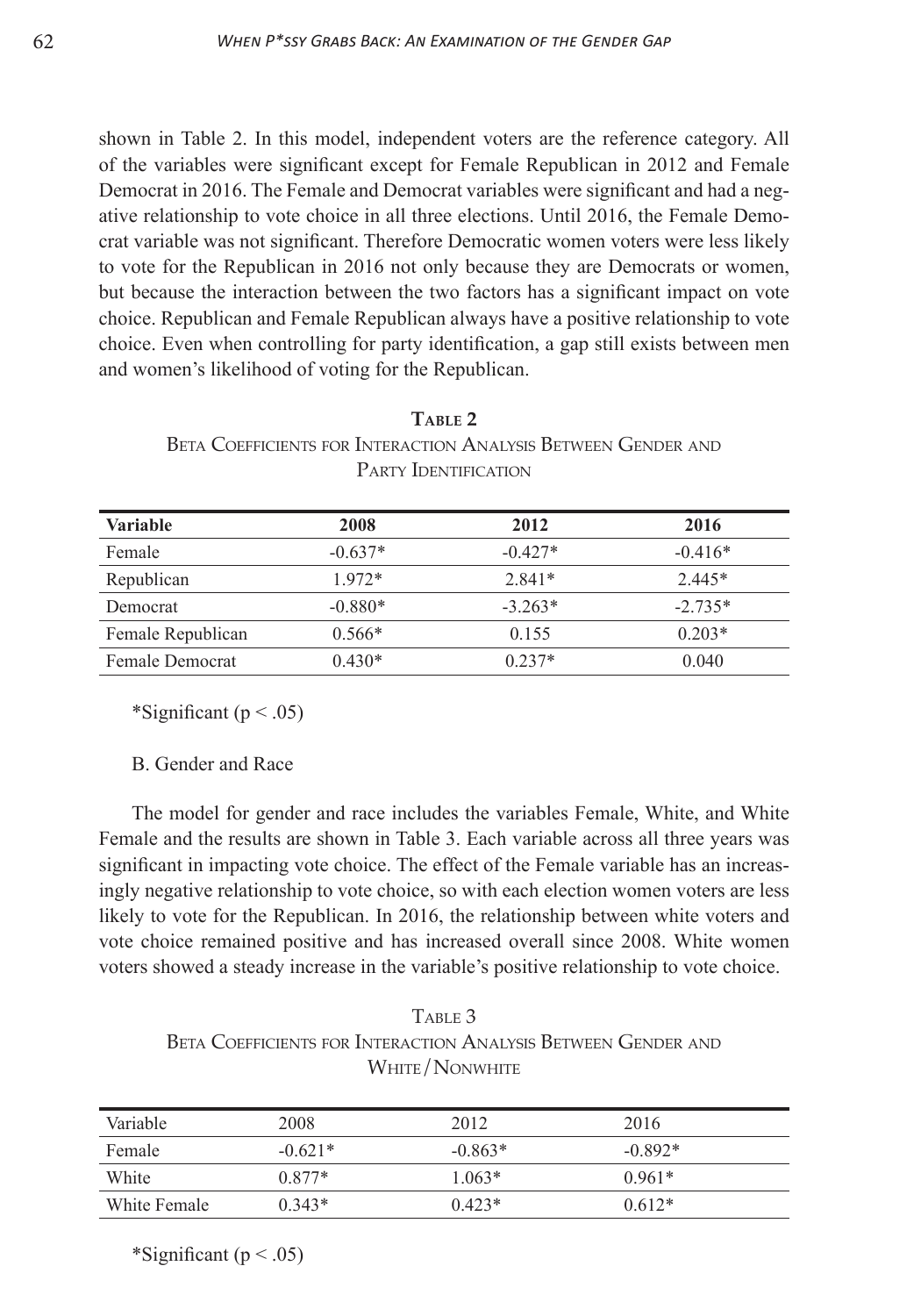In 2008, white men were 6.87% more likely to vote for the Republican candidate than white women. The gap widened in 2012 when white men's likelihood of supporting the Republican increased while white women's decreased. However, in 2016, the gap was relatively similar to its level in 2008 at 6.06% because men's support of the Republican decreased while women's remained virtually the same.

## C. Gender and Education

The model for gender and education includes the Female, College Educated, and College Educated Female variables. The results are shown in Table 4. In both 2012 and 2016, all the variables had a significant impact on vote choice. The Female and College Educated Female variables had negative relationships to vote choice in both elections. However, the college variable changed from a positive to negative relationship from 2012 to 2016. Between 2012 and 2016, the likelihood of college educated women voting for the Republican decreased, while the likelihood that college educated men would vote for the Republican increased negligibly. As a result, there was a nearly 5% increase in the gap from 2012 to 2016.

| TABLE 4                                                       |  |  |  |  |
|---------------------------------------------------------------|--|--|--|--|
| BETA COEFFICIENTS FOR INTERACTION ANALYSIS BETWEEN GENDER AND |  |  |  |  |
| <b>COLLEGE EDUCATION</b>                                      |  |  |  |  |

| <b>Variable</b>         | 2008 | 2012      | 2016      |
|-------------------------|------|-----------|-----------|
| Female                  |      | $-0.381*$ | $-0.324*$ |
| College Educated        |      | $0.209*$  | $-0.076*$ |
| College Educated Female |      | $-0.244*$ | $-0.128*$ |

\*Significant ( $p < .05$ )

### D. Gender and Income

The model for gender and income includes the Female, Low Income, Middle Income, Low Income Female, and Middle Income Female variables and the results are shown in Table 5. In this model, high income serves as the reference category. In 2012, only the Female and Middle Income variables were significant. However, in 2016, Female, Low Income, and Middle Income were all significant. There is a positive relationship between vote choice and both low and middle income, and the coefficient for middle income increased considerably over 2012. Despite being insignificant in 2012 for this model, the low-income variable changes from negative to positive just as it did in the model for low-income alone. In the model, high income is considered zero and as a result, middle-income were voters more likely to vote for the Republican than high-income voters, and low-income voters were more likely to vote for the Republican than middle-income voters in 2016.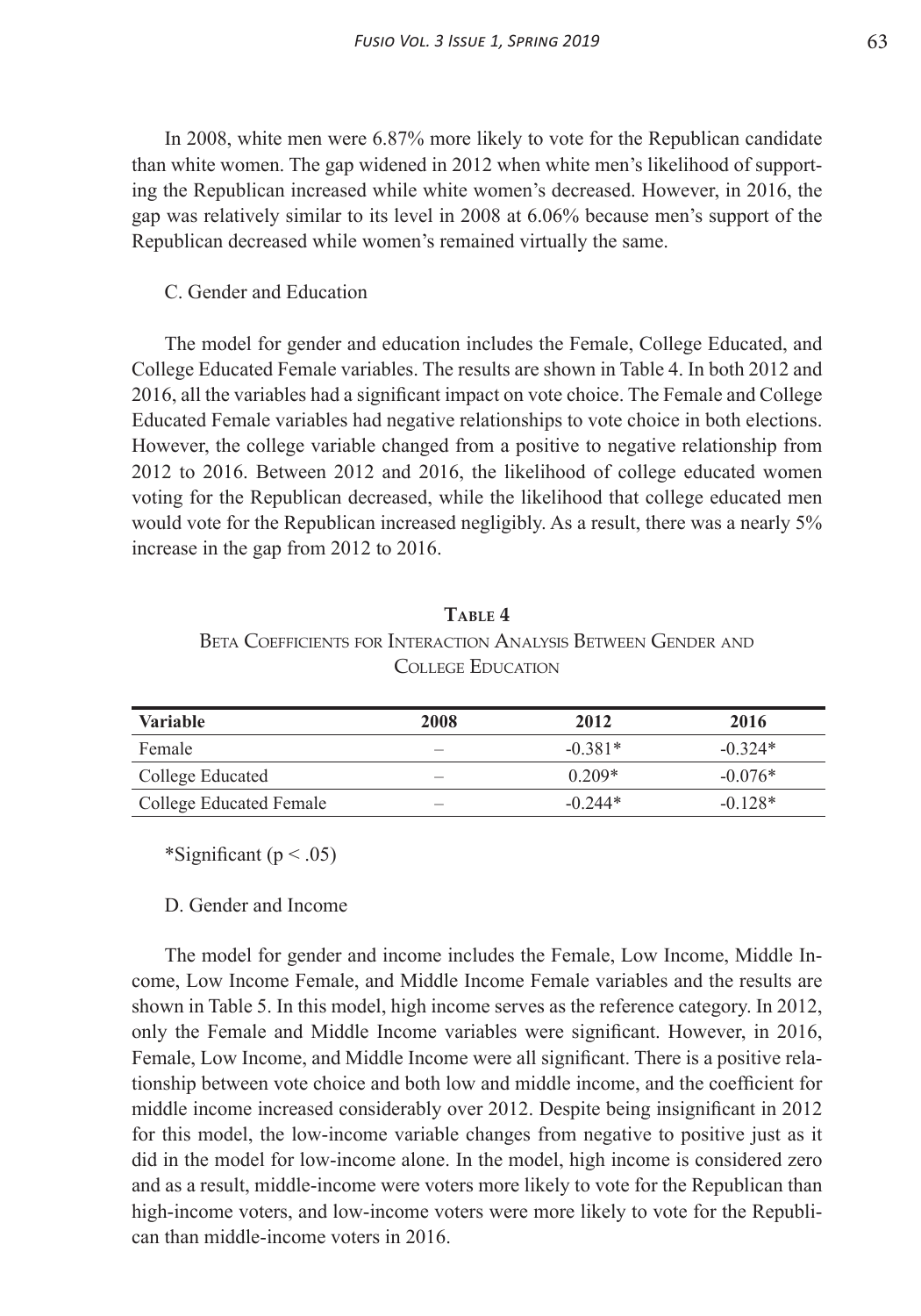| AIND UU V                                                                  |  |  |  |  |  |
|----------------------------------------------------------------------------|--|--|--|--|--|
| Beta Coefficients for Interaction Analysis Between Gender and Income Level |  |  |  |  |  |
|                                                                            |  |  |  |  |  |

**Table 5**

| <b>Variable</b>      | 2008 | 2012      | 2016      |
|----------------------|------|-----------|-----------|
| Female               |      | $-0.555*$ | $-0.397*$ |
| Low Income           |      | $-0.020$  | $0.298*$  |
| Middle Income        |      | $0.183*$  | $0.264*$  |
| Low Income Female    |      | 0.082     | $-0.046$  |
| Middle Income Female |      | $-0.010$  | 0.008     |

\*Significant ( $p < .05$ )

E. Gender and Marital Status

The model for gender and marital status includes the Female, Married, and Married Female variables and the results are shown in Table 6. The Female variable is significant and has a negative relationship to vote choice across all three elections. The Married variable is significant and has a positive relationship to vote choice in all three elections. The Married Female interaction variable was significant in all three elections and it had a positive relationship to vote choice in 2016, but the effect had decreased since 2008. The gap between the likelihood of married men and women voting for the Republican in 2016 was relatively similar to the gap in 2008. There was an increase in the gap in 2012 due to men's likelihood increasing while women's decreased. Overall, support for the Republican declined from 2008 to 2016.

**Table 6**

Beta Coefficients for Interaction Analysis Between Gender and Marital Status

| <b>Variable</b> | 2008      | 2012      | 2016      |
|-----------------|-----------|-----------|-----------|
| Female          | $-1.557*$ | $-0.365*$ | $-0.618*$ |
| Married         | $0.927*$  | $1220*$   | $0.806*$  |
| Married Female  | $1.243*$  | $-0.199*$ | $0.274*$  |

\*Significant ( $p < .05$ )

## *Policy Opinion and Vote*

Previous research into the gender gap shows that the gap is usually the result of the differing policy views of men and women. By controlling for gender and opinion on different policies, the effect of certain opinions on vote choice can be determined.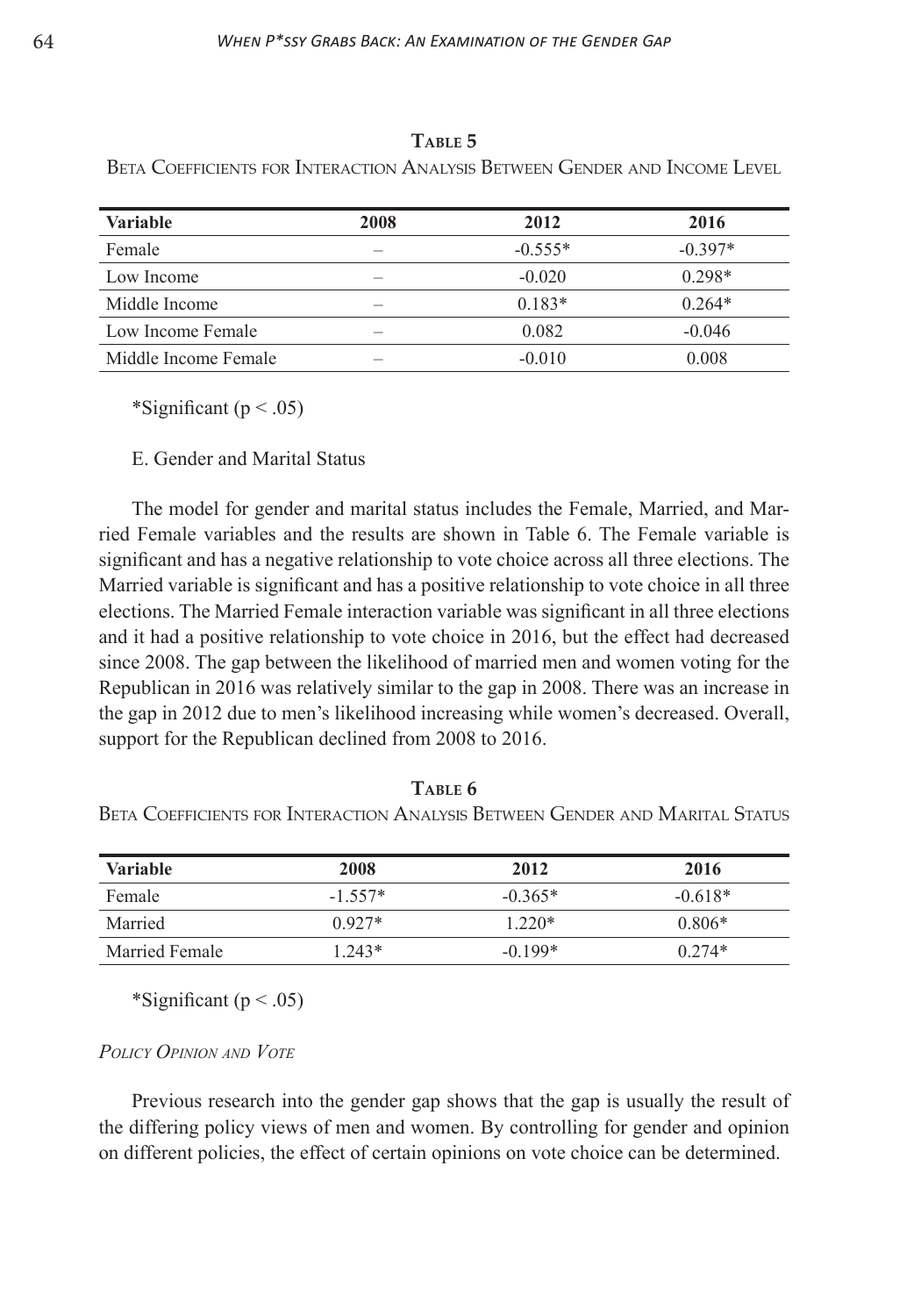#### A. Immigration

During the 2016 campaign, immigration reform and border protection were salient issues. Supporters of increasing the number of border patrols were much more likely to vote for the Republican candidate. In 2012, there was not much of a gap between men and women (only 1%), but it increased in 2016 (to 6%) because men's likelihood of support increased, while women's remained relatively stable.

#### B. Social Issues

Women's issues like a woman's right to choose have been shown not to have a significant impact on the gender gap. However, women are usually more likely to support social issues like gay marriage than men. When gender and support for abortions only in the case of rape, incest, or danger to the mother are controlled, women are about 7% less likely to vote for the Republican than men. The gap remained virtually the same from 2012 to 2016. The likelihood of voting for the Republican decreased by about 15% for both men and women in 2016.

When gender and support for gay marriage are controlled for, the gap between men and women's likelihood of supporting the Republican candidate is about 6% in 2012 and 2016. While the gap remained about the same, men's and women's likelihood actually increased by about 7% in 2016.

### C. Issues of Government Intervention

In the past, the gender gap has been explained by women's opinions on the role of government. Women are usually more in favor of social welfare programs and other forms of government intervention than men. However, women are typically less supportive of military intervention than men.

When gender and support for increased environmental protection are controlled, a gap still exists. In 2012, the gap between the likelihood of men and women supporting the Republican was nearly 9%. However, in 2016, the gap shrunk to around 1.5%. Women's likelihood had increased, while men's likelihood had decreased.

Repealing the Affordable Care Act has been a goal of Republicans since it was put in place. When gender and support for repealing the ACA are controlled, the gap between men's and women's probability of voting for the Republican was 4% in 2012 and increased to almost 9% in 2016. Both men's and women's probability decreased; women's decreased at a faster rate.

When controlling for gender and support for raising the minimum wage, there is a gap of about 5% between men's and women's probability of voting for the Republican. The gap remained virtually the same in 2008 and 2016, but men's and women's probability decreased almost 22% in 2016.

When gender and support for military intervention are controlled, there is a gap between men's and women's probability of voting for the Republican, but it varies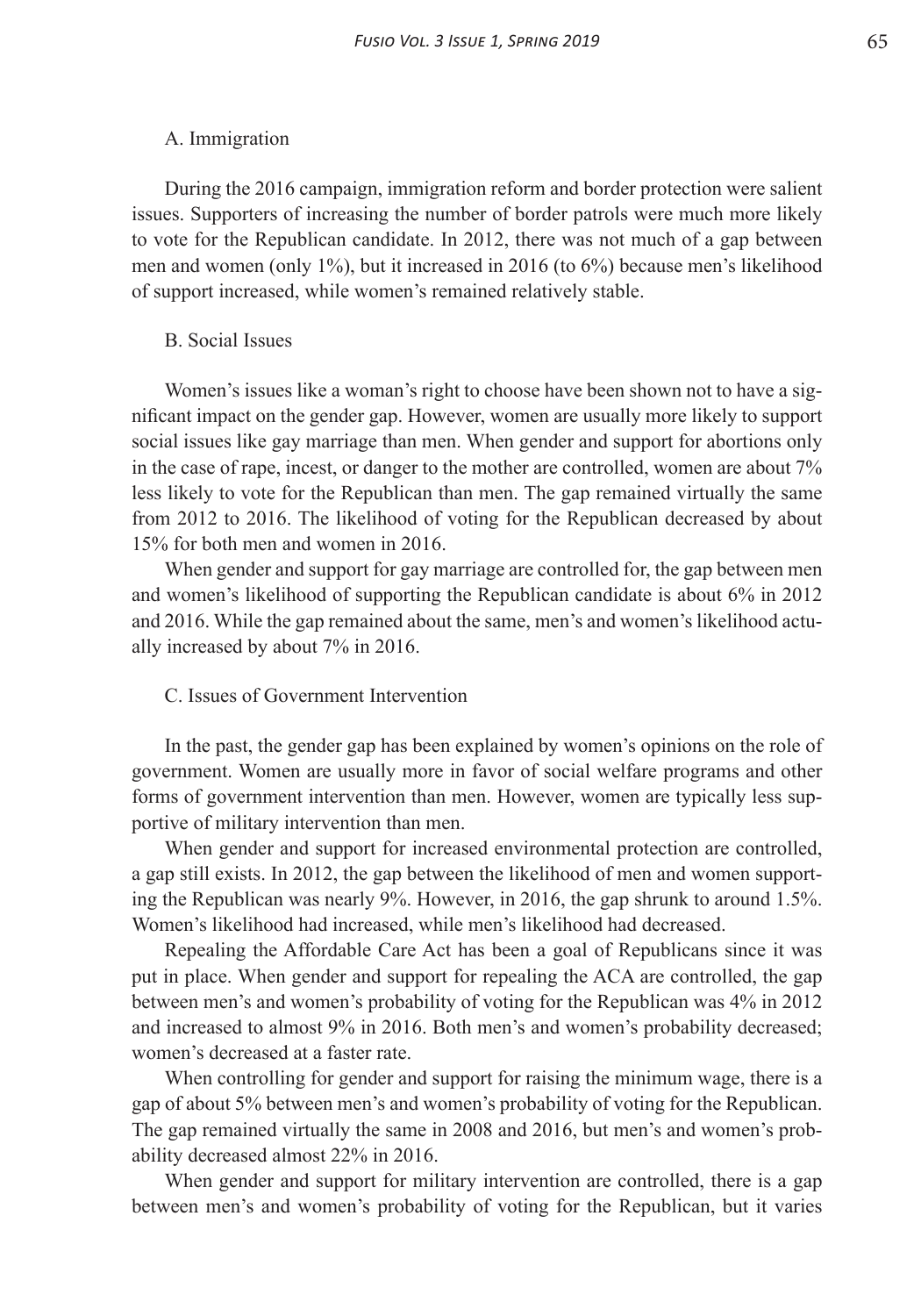widely across the three elections. In 2008, the gap is minor at just under 2%, but men's and women's probabilities diverge in 2012, increasing the gap to about 9%. In 2016, men's and women's probabilities decline and the gap shrinks to about 6%.

## **VI. Conclusions**

Based on the analysis that was conducted, a few conclusions can be made. The first is that the gender gap in 2016 was larger than it had been in the past. In a simple breakdown by gender from the *New York Times*, the gap increased by 3 and 6 points for both candidates over 2012 and 2008 respectively. When different demographic factors were isolated, the gender gap remained relatively the same in some, but did increase within in other demographics. The gap between black men and women, Hispanic men and women, and college-educated men and women all increased in 2016. For Hispanic men and women, and college educated men and women, the increase in the gap was due to men's probability of voting for the Republican increasing and women's decreasing. For black men and women, both probabilities were increasing, but men's probability increased at a faster rate.

In 2016, gender also worked differently in other ways, especially when considered with other demographic factors. For the first time in 2016, being a Hispanic woman had a significant impact on vote choice. Previously, in 2008 and 2012, being a woman or being Hispanic were significant separately, but as a combined variable had no added impact. There was a similar effect for Democratic women in 2016 as well. In 2008 and 2012, being a woman and being a Democrat both had a significant effect on vote choice. Then in 2016, there was a significant interaction between being a woman and a Democrat, which had an impact on vote choice. These changes from insignificant to significant could be attributed to in-group loyalty. Although, in-group loyalty amongst women is weaker than others, Hispanics are more likely to vote for Democrats, as are those who identify as Democrats. The tendency of women to vote for Democrats combined with being Hispanic or a Democrat could have been amplified by the Democratic candidate being a woman. As a result, the interaction between being both a woman and Hispanic or a Democrat became significant for the first time in 2016.

Throughout the 2016 campaign, the effect education would have on voting was discussed often. As was noted, the gap between college-educated men and women did increase in this election. However, although the gap for postgraduate-educated and high school-educated men and women decreased, these two categories still provide interesting insights. Based upon these two groups there also appears to be a larger education gap in 2016 as was speculated by many political commentators at the time of the election. High school-educated men and women's support for the Republican candidate increased significantly, while postgraduate-educated men and women's support decreased significantly. As a result, it appears that education levels are also creating polarization in vote choice.

The apparent polarizing effect of education level may be the result of differing worldviews. For example, climate change is an issue that has become increasingly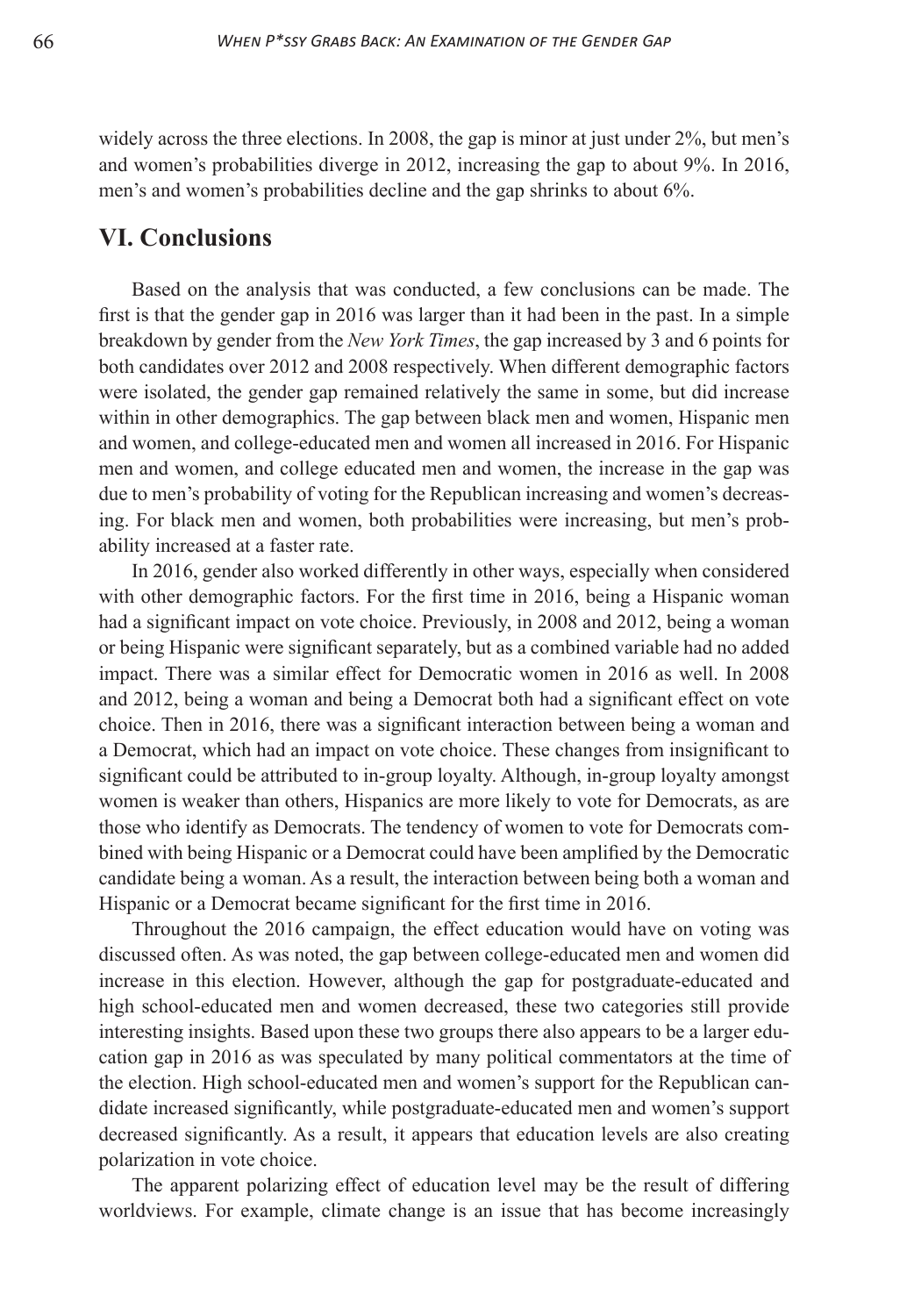partisan over time. People with postgraduate educations may be more willingly to accept the science of climate change than other groups. Whereas, those who only completed high school levels of education may be more skeptical and more likely to view climate science as a debatable topic than fact. The increased partisanship surrounding this and similar issues could also have influenced the divergence between education levels. People who identify more strongly with a certain political party often shape their own views on issues partially based on the perspective of the party. In general, people who hold postgraduate degrees are more likely to identify as Democrats, while those with high school educations are more likely to identify as Republicans. Thus, this phenomenon could explain the divergence between people with high and low levels of education.

Among men and women who hold similar policy positions, there was no significant increase in the gender gap. In fact, in the case of men and women who support environmental protection, the gap actually decreased. Overall, the changes in support of the Republican from year to year seem to fit ideologically. For example, men and women who support increased border patrols had an increased likelihood of voting for the Republican in 2016 and those who support increasing the minimum wage had a decreased likelihood. However, there were some anomalous results, as well. For one, men and women in support of gay marriage had a significantly higher likelihood of voting for the Republican in 2016 than they did in 2012.

Finally, when the gender gap is tracked over the course of the 2016 campaign it was much more volatile than it had been during past campaigns. Throughout the 2016 campaign, the gap was anywhere between 2 and 21 points. In 2012 and 2008, the gender gap only fluctuated between 4 and 16 points at any given time. The 2016 campaign was truly unusual and it was reflected in the way the gender gap presented itself.

This research proved the hypothesis that the gender gap was greater in 2016 to be correct. The misogynistic, racist, and otherwise inflammatory rhetoric of Donald Trump did seem to impact the gender gap and may have also influenced some demographics overall. Individuals with high-incomes, and those with a postgraduate education became much less likely to vote for the Republican candidate in 2016 than they had been in 2012. While there is no way to determine exactly what caused these sizeable shifts, it can be speculated that the unusual nature of the 2016 campaign had a significant impact. This research shows that the gender gap in 2016 was larger than in the past two elections. However, it also indicates that the gap in 2012 was greater than it was in 2008. Could the larger gender gap in 2016 simply have been the result of increasing partisanship between men and women? Can the gender gap be expected to increase with each subsequent election regardless of the political discourse of the campaign? The answers to these questions would require further study in the coming elections.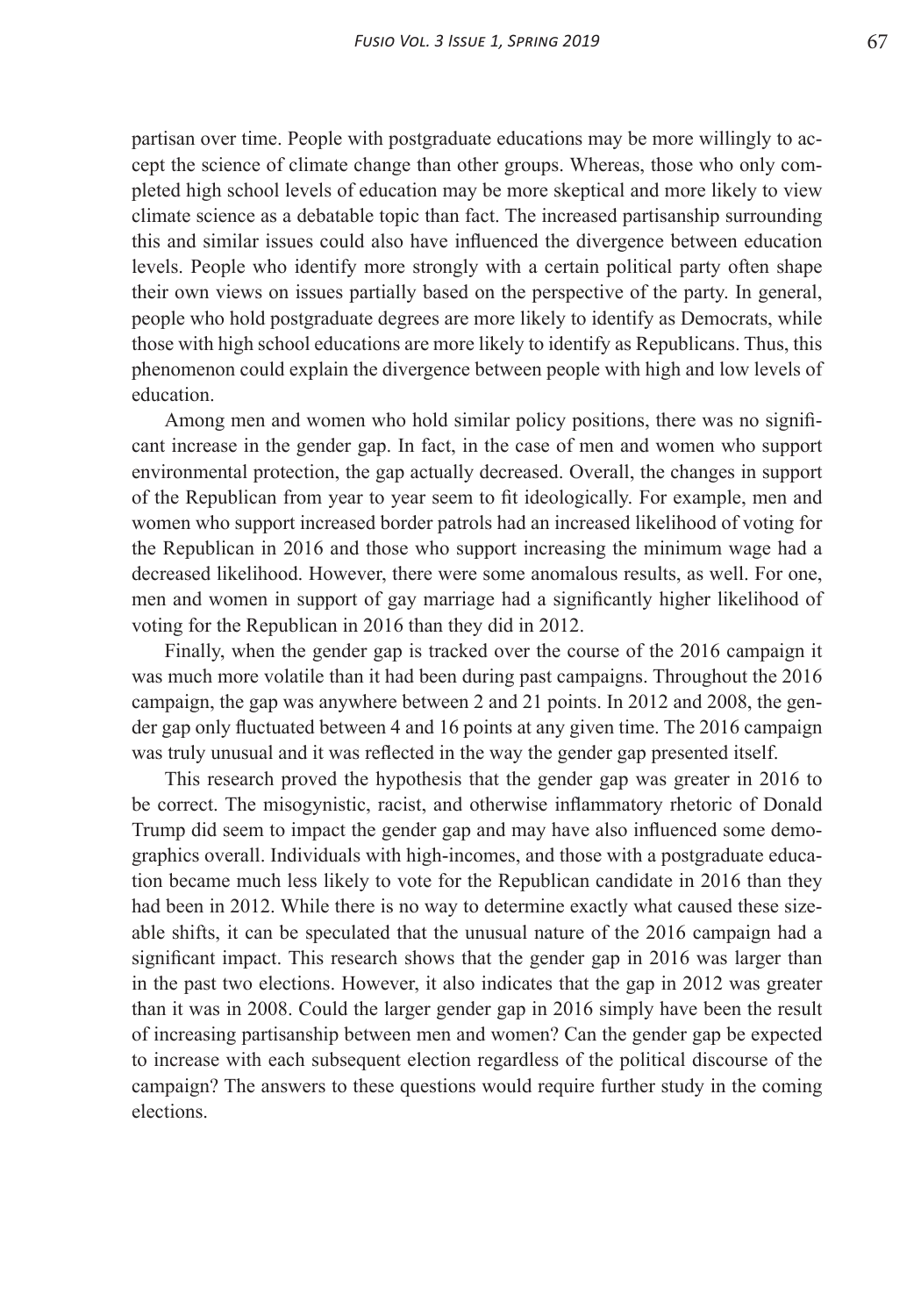# **References**

**Cantor, R. D. (1975)**. *Voting behavior & presidential elections*. Itasca, Il: F. E. Peacock Publisher. Carroll, S. J., & Fox, R. L. (2010). *Gender and elections: Shaping the future of American politics*. New York: Cambridge University Press.

**Cooperative Congressional Election Study. (2009).** *CCES, common content, 2008* Harvard Dataverse.

**Cooperative Congressional Election Study. (2013)**. *CCES, common content, 2012*

**Cooperative Congressional Election Study. (2017)**. *CCES, common content, 2016*

**Deckman, M., & McTague, J. (2014).** "Did the 'war on women' work? Women, men, and the birth control mandate in the 2012 presidential election". *American Politics Research, 43*(1), 3.

**Ducat, S. (2004).** *The wimp factor: Gender gaps, holy wars, and the politics of anxious masculinity*. Boston: Beacon.

**Huddy, L., & Carey, T. E. (2009).** "Group politics redux: Race and gender in the 2008 democratic presidential primaries." *Politics & Gender, 5*(01), 81.

**Kaufmann, K. M., & Petrocik, J. R. (1999).** "The changing politics of American men: Understanding the sources of the gender gap." *American Journal of Political Science, 43*(3), 864.

**Lewis-Beck, M. S., Jacoby, W. G., Norpoth, H., & Weisburg, H. F. (2008).** *The American voter revisited*. Ann Arbor: University of Michigan.

**Nagler, J., & Leighley, J. E. (2012).** *Who votes now? Demographics, issues, inequality, and turnout in the United States* Princeton University Press.

**Quinnipiac University Poll**. *Clinton tops 50 percent, leads Trump by 10 points, Quinnipiac university national poll finds; voters like Clinton more than Trump - but not much*

**Quinnipiac University Poll. (February 21, 2007).** *Giuliani tops Clinton in 2008 presidential race, Quinnipiac university national poll finds; republican runs strong in red, blue and purple states*

**Quinnipiac University Poll. (May 3, 2007).** *Obama runs best against GOP front-runner Giuliani Quinnipiac university national poll finds; Clinton still leads Dem primary race*

**Quinnipiac University Poll. (June 13, 2007).** *Top Dems catch Giuliani in '08 presidential race, Quinnipiac university national poll finds; Thompson ties Mc-Cain among republicans*

**Quinnipiac University Poll. (August 15, 2007).** *Clinton edges ahead of Giuliani for first time, Quinnipiac university national poll finds; but she still has biggest negatives of any candidate*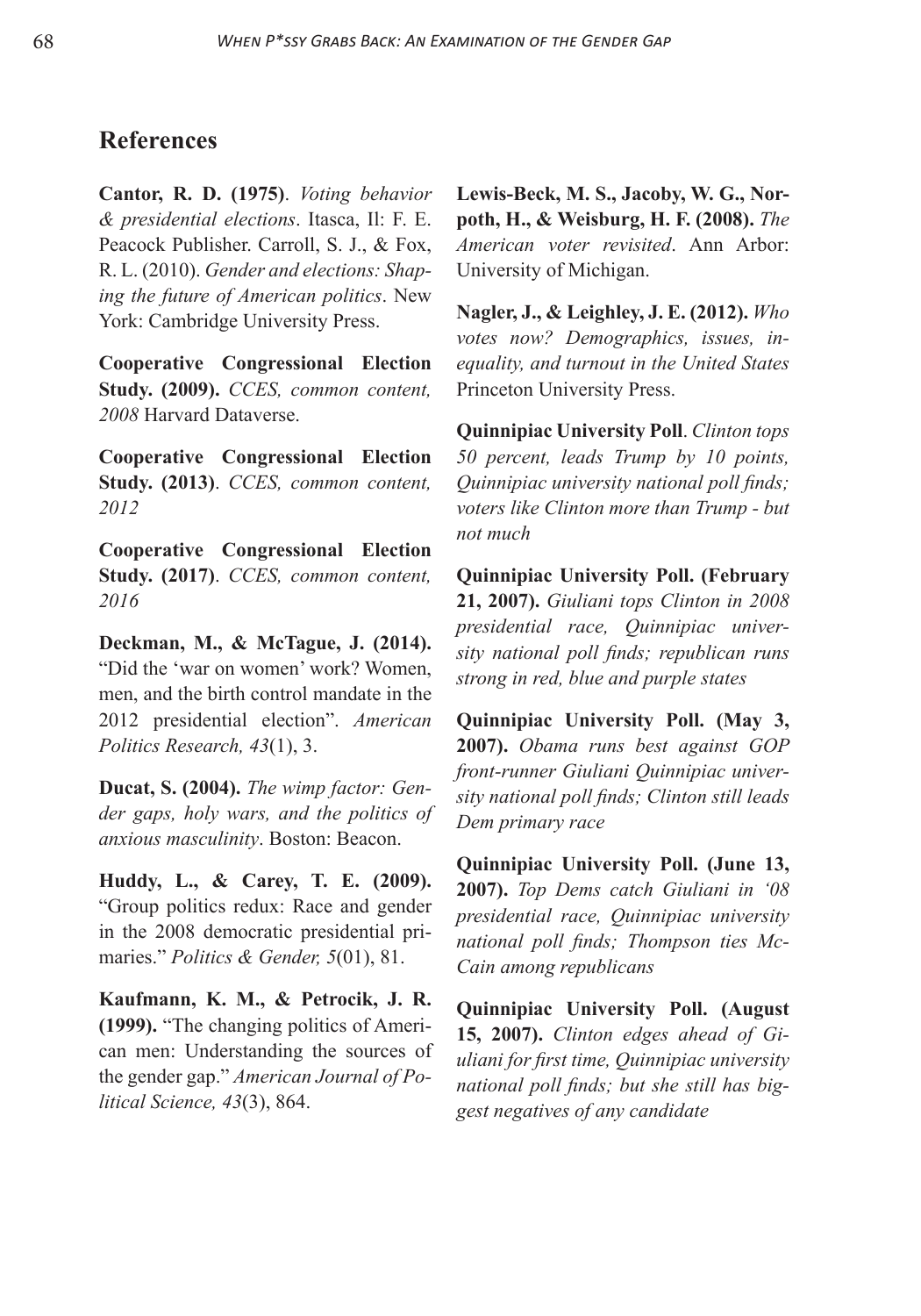**Quinnipiac University Poll. (October 31, 2007).** *Treat for Giuliani as he inches ahead of Clinton, Quinnipiac university national poll finds; trick for Clinton as she drops overall*

**Quinnipiac University Poll. (May 14, 2008).** *Obama, Clinton both top McCain in November face-off, Quinnipiac university national poll finds; most democrats back Obama-Clinton 'dream ticket'*

**Quinnipiac University Poll (July 15, 2008)**. Women, blacks give Obama 9 point lead over McCain, Quinnipiac university national poll finds; men are split and whites tip to republican.

**Quinnipiac University Poll. (August 19, 2008).** *McCain, seen 2-1 as better against Russia, gains on Obama, Quinnipiac university national poll finds; men and white voters go republican*

**Quinnipiac University Poll (September 18, 2008)**. *Women, blacks give Obama 4-pt. lead over McCain, Quinnipiac university national poll finds; more voters say Dem tax plan helps middle class, poor*

**Quinnipiac University Poll. (June 8, 2011).** *Romney leads GOP pack, runs best against Obama, Quinnipiac university national poll finds; Mormons near bottom of voter comfort scale*

**Quinnipiac University Poll. (July 13, 2011).** *Bachmann surging in 2012 GOP race as Romney is flat, Quinnipiac university national poll finds; Obama tops all leading republican challengers*

**Quinnipiac University Poll. (August 31, 2011).** *Perry jumps to the top of GOP pack, Quinnipiac university national poll finds; Perry, Romney each run neck and neck with Obama*

**Quinnipiac University Poll. (October 5, 2011).** *With Christie out, Romney is back on top of GOP pack, Quinnipiac university national poll finds; Perry fades as Cain surges*

**Quinnipiac University Poll. (November 2, 2011).** *American voters like Obama better this week, Quinnipiac university national poll finds; Cain and generic up as Romney stalls and Perry fades*

**Quinnipiac University Poll. (November 22, 2011).** *Gingrich on top of GOP pack as Cain fades, Quinnipiac university national poll finds; Romney ties Obama in one-on-one matchup*

**Quinnipiac University Poll. (February 22, 2012).** *Santorum up 9 points among republican voters, Quinnipiac university national poll finds; Obama edges Santorum, but Romney is too close to call*

**Quinnipiac University Poll. (April 19, 2012).** *Big lead with women gives Obama an edge on Romney, Quinnipiac university national poll finds; Christie, Rubio, Ryan top GOP running mate list*

**Quinnipiac University Poll. (July 11, 2012).** *Big marriage gap keeps Obama ahead by a nose, Quinnipiac university national poll finds; American voters give Supreme Court best scores in DC*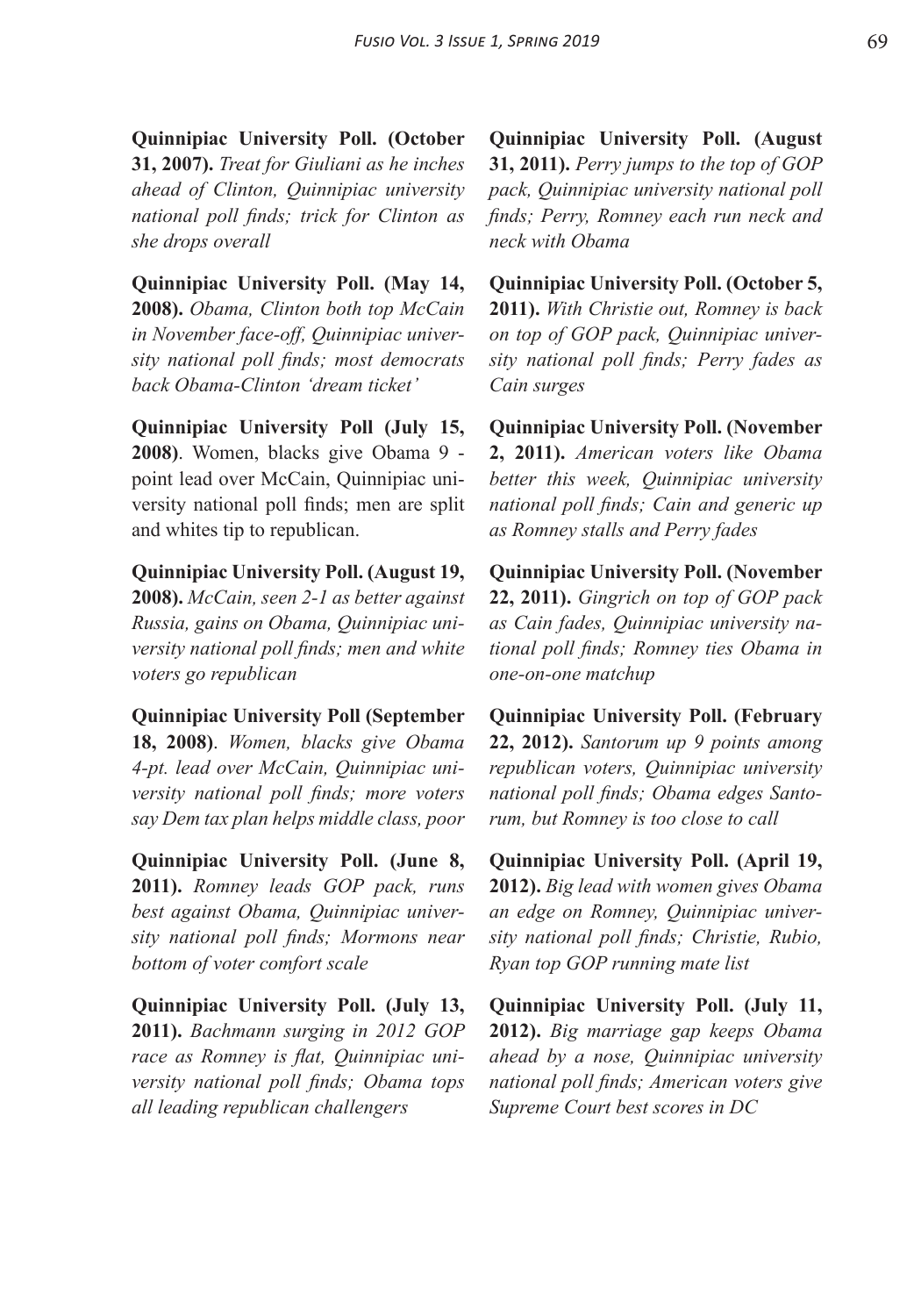**Quinnipiac University Poll. (October 2, 2012).** *Women give Obama an edge over Romney, Quinnipiac university poll finds likely voters pick president to win debate 2-1*

**Quinnipiac University Poll. (May 28, 2015).** *Five leaders in 2016 republican white house race, Quinnipiac university national poll finds; Rubio, Paul are only republicans even close to Clinton*

**Quinnipiac University Poll. (July 30, 2015).** *Trump tops republican pack by wide margin, Quinnipiac university national poll finds; but Dems trump Trump in general election*

**Quinnipiac University Poll. (August 27, 2015).** *Biden runs better than Clinton against top republicans, Quinnipiac university national poll finds; Trump GOP lead grows as Clinton Dem lead shrinks*.

**Quinnipiac University Poll. (September 24, 2015).** *Biden, Carson are strongest in general election, Quinnipiac university national poll finds; Fiorina thumps Trump in debate; ties Clinton in matchup*

**Quinnipiac University Poll. (November 4, 2015).** *The doctor is in as Carson ties Trump in GOP race, Quinnipiac university national poll finds; Carson tops Clinton by 10 points in general election*

**Quinnipiac University Poll. (December 2, 2015)**. *Bump for Trump as Carson fades in republican race, Quinnipiac university national poll finds; Clinton, sanders surge in matchups with GOP leaders*

**Quinnipiac University Poll. (February 5, 2016).** *U.S. republicans want Trump, but Rubio is best in November, Quinnipiac university national poll finds; Dem race is tied, but sanders runs better against GOP*

**Quinnipiac University Poll. (February 18, 2016).** *American voters feel the Bern in November matchups, Quinnipiac university national poll finds; spoiler alert - Bloomberg hurts sanders more*

**Quinnipiac University Poll. (March 23, 2016).** *Kasich, sanders trail in primaries, lead in November, Quinnipiac University national poll finds; voters blame Trump and protesters for violence*

**Quinnipiac University Poll (June 1, 2016).** *Battle of the sexes leaves Clinton with edge over Trump, Quinnipiac university national poll finds; she leads on brains, morals, but he's up on leadership.*

**Quinnipiac University Poll. (June 29, 2016).** *Hate winning, as Clinton-Trump race too close to call, Quinnipiac university national poll finds; neither candidate would be good president, voters say*

**Quinnipiac University Poll. (September 14, 2016).** *Trump cuts Clinton lead in half, Quinnipiac university national poll finds, most Americans are voting against, not for, A candidate*

**Quinnipiac University Poll. (September 26, 2016).** *Clinton 44 - Trump 43, too close to call, Quinnipiac university national poll finds; democrat has 9-point lead on tonight's debate*